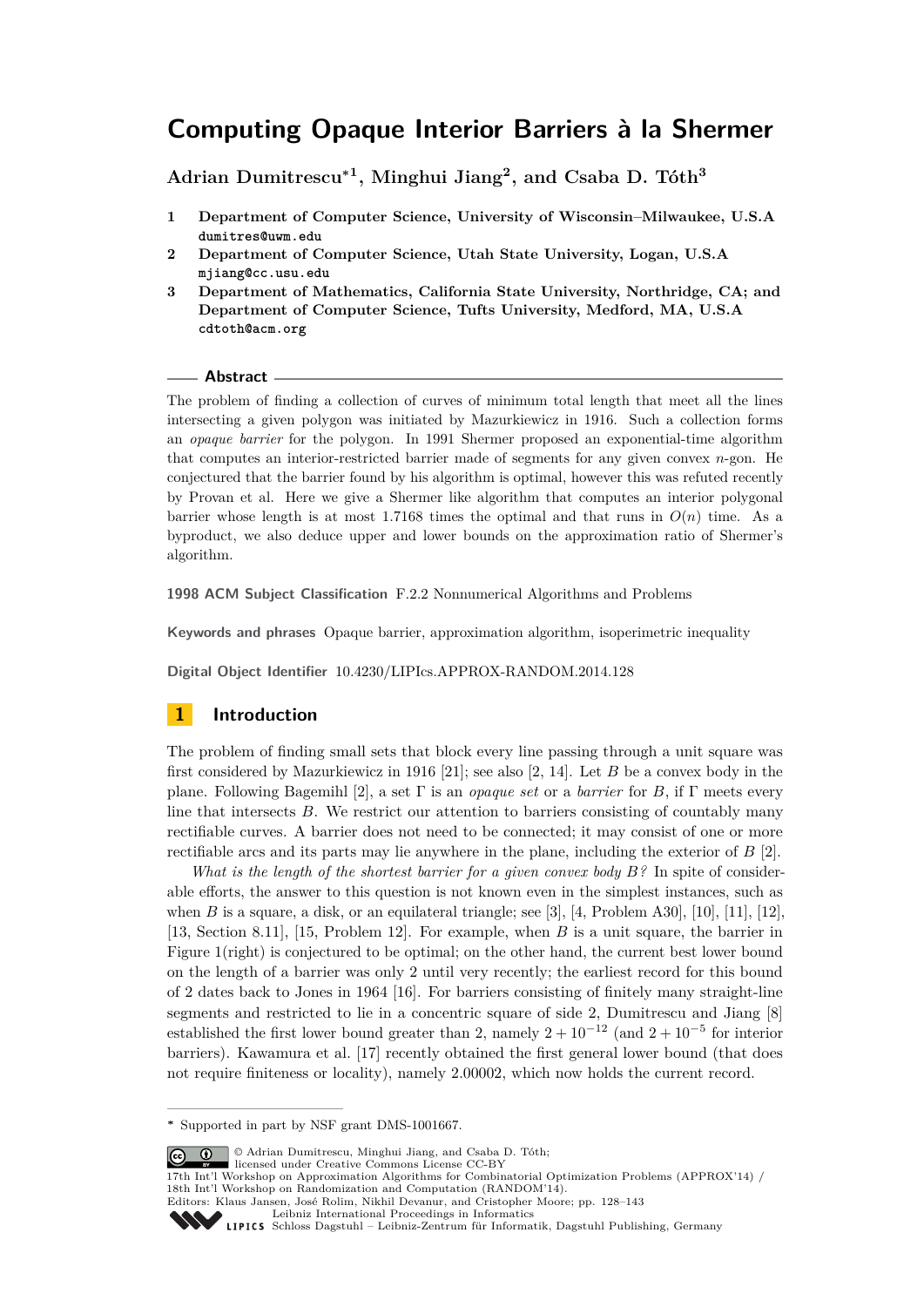<span id="page-1-0"></span>

**Figure 1** The first three from the left are barriers for the unit square of lengths 3,  $2\sqrt{2} = 2.8284...$ **and 1+** $\sqrt{3} = 2.7320...$  Right: The diagonal segment  $[(1/2, 1/2), (1, 1)]$  together with three segments connecting the corners  $(0, 1)$ ,  $(0, 0)$ ,  $(1, 0)$  to the point  $(\frac{1}{2} - \frac{\sqrt{3}}{6}, \frac{1}{2} - \frac{\sqrt{3}}{6})$  yield a barrier of length  $\overline{2} + \frac{\sqrt{6}}{2} = 2.6389...$ 

A barrier blocks any line of sight across the region *B* or detects any ray that passes through it. Potential applications are in guarding and surveillance [\[5\]](#page-14-12). Some applications to the optimization of saving and recovery routes can be found in [\[19,](#page-14-13) [20\]](#page-14-14). The problem of short barriers has attracted researchers for decades. We refer the reader to [\[7,](#page-14-15) [9\]](#page-14-16) and the references therein for many of the earlier results in this area.

**Types of Barriers.** Several variants of the problem have been considered depending on the types of curves allowed in a barrier: the most restricted are the barriers made of single continuous arcs, then connected barriers, and lastly, arbitrary (possibly disconnected) barriers. For the unit square, the shortest known barrier in these three categories have lengths 3,  $1 + \sqrt{3} = 2.7320...$  and  $\sqrt{2} + \frac{\sqrt{6}}{2} = 2.6389...,$  respectively. They are depicted in Figure [1.](#page-1-0) Obviously, disconnected barriers offer the greatest freedom of design. For instance, Kawohl [\[18\]](#page-14-17) showed that the barrier in Figure [1\(](#page-1-0)right) is optimal in the class of curves with at most two components restricted to lie in the square. For the unit disk, the shortest known barrier consists of three arcs. See also [\[11,](#page-14-5) [13\]](#page-14-7).

Barriers can be also classified by their possible locations. In certain instances, it might be infeasible to construct barriers guarding a specific domain outside the domain, since that part might be controlled by different owners. An *interior barrier* of a body *B* is a barrier constrained to the interior and the boundary of *B*. For example, all four barriers for the unit square illustrated in Figure [1](#page-1-0) are interior barriers. By slightly relaxing the interior constraint, we call a barrier for  $B$ ,  $(1+\varepsilon)$ *-interior*, if it lies in the interior or on the boundary of  $B+D_{\varepsilon}$ , the Minkowski sum of *B* and a disk  $D_{\varepsilon}$  of radius  $\varepsilon > 0$  centered at the origin.

On the other hand, certain instances may prohibit barriers lying in the interior of a domain. An *exterior barrier* of *B* is constrained to exterior and the boundary of *B*. As an illustration, the first barrier from the left in Figure [1](#page-1-0) is exterior (and since it is contained in the boundary of the domain, it is interior as well).

**Approximations.** In the absence of methods for finding optimal barriers, attention has turned to approximation algorithms. A key fact in establishing a constant approximation ratio is the following lower bound on the length of a barrier: Every barrier  $\Gamma$  of a convex body *B* in the plane satisfies

<span id="page-1-1"></span>
$$
|\Gamma| \ge \frac{\text{per}(B)}{2},\tag{1}
$$

where  $\text{per}(B)$  denotes the perimeter of *B*. The proof of [\(1\)](#page-1-1) is folklore, based on Cauchy's integral formula [\[9,](#page-14-16) [12,](#page-14-6) [16\]](#page-14-9). It follows that the boundary of *B*, of length per(*B*), is always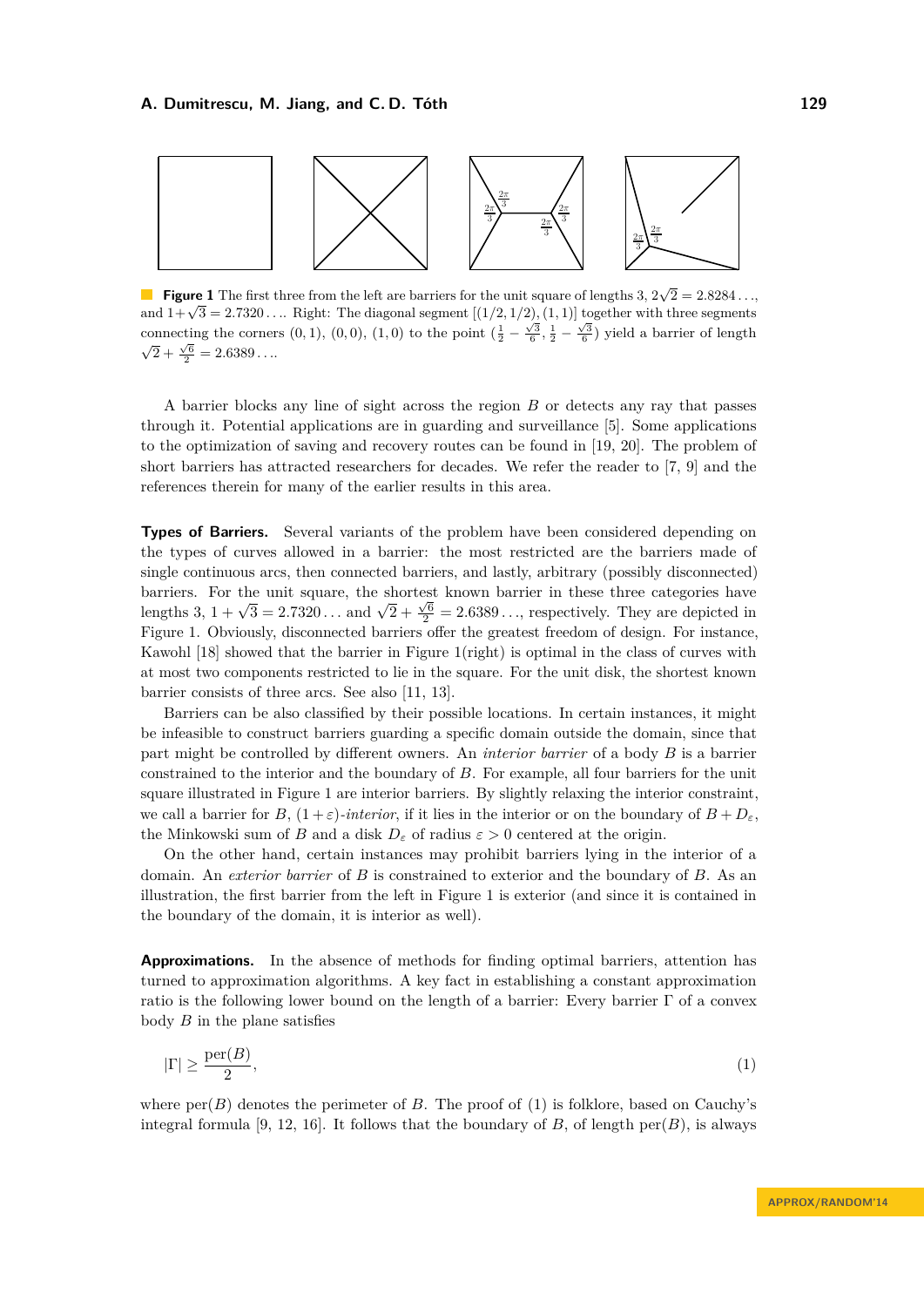a 2-approximation to the optimal barrier, and a 2-approximation to the optimal *interior* barrier as well.

Recent work focused on obtaining better approximation ratios. Even though we have so little control on the shape or length of optimal barriers, barriers whose lengths are relatively close to optimal can be computed efficiently for a convex polygon *P* with *n* vertices. Various approximation algorithms with a smaller constant ratio (below 1*.*6) have been obtained recently [\[9\]](#page-14-16):

- (i) A (possibly disconnected) barrier for *P*, whose length is at most  $\frac{1}{2} + \frac{2+\sqrt{2}}{\pi} = 1.5867...$ times the optimal, can be computed in  $O(n)$  time.
- **(ii)** A connected polygonal barrier whose length is at most 1*.*5716 times the optimal can be computed in  $O(n)$  time.
- (iii) A single-arc polygonal barrier whose length is at most  $\frac{\pi+5}{\pi+2} = 1.5834...$  times the optimal can be computed in  $O(n)$  time.
- (iv) An optimal interior single-arc barrier can be computed in  $O(n^2)$  time.
- (v) An interior connected barrier whose length is at most  $(1 + \varepsilon)$  times the optimal can be found in polynomial time.

It is worth noting that none of the above approximations holds for interior barriers, for two reasons: either (i) the barrier found is not guaranteed to be interior, or (ii) the approximation ratio is based on a lower bound for a specific class of barriers, different from that given by [\(1\)](#page-1-1), or both. In this paper, we present the first nontrivial approximation algorithm with ratio below 2 for computing an interior barrier for a given convex polygon.

<span id="page-2-0"></span>I **Theorem 1.** *Given a convex polygon P with n vertices, an interior barrier for P, whose*  $length$  is at most  $0.8588 \text{ per}(P) = 1.7168 \frac{\text{per}(P)}{2}$ , hence in particular at most 1.7168 times the *optimal, can be computed in O*(*n*) *time.*

**Shermer's Conjecture.** In the late 1980s, Akman [\[1\]](#page-14-18) soon followed by Dublish [\[6\]](#page-14-19) had reported algorithms for computing a minimum interior barrier of a given convex polygon. Both algorithms were shown to be suboptimal by Shermer [\[25\]](#page-15-2) in 1991, who proposed a new exact algorithm. Shermer conjectured that a shortest interior barrier (he calls it an "opaque forest") of a given convex polygon *P* with *n* vertices can be generated by an instance of the following procedure:

- **(a)** Find a triangulation *T* of *P*.
- **(b)** Remove zero or more diagonals of *T*, so that at most one nontriangular interior region *U* is formed. Let the edges of *U*'s Steiner tree be in the opaque forest.
- **(c)** For all triangles of *T* (other than *U*, if *U* is a triangle), let the height of the triangle (using the edge topologically closest to *U* as the base) be in the opaque forest.

Equivalently, the algorithm proposed by Shermer is the following: For all possible subsets of 3 or more vertices of *P*, compute the convex hull  $U \subset P$ . For each such *U*, include the minimum Steiner tree of *U* in the barrier  $\Gamma$  and triangulate  $P \setminus U$  in all possible ways. For each fixed triangulation, include the height of each triangle (using the edge topologically closest to *U* as the base) in Γ. Return the shortest interior barrier obtained in this way. (Note that not all choices of *U* and the triangulation of  $P \setminus U$  produce an interior barrier. For example, if the triangulation contains an obtuse triangle with the base incident to the obtuse angle, then the corresponding height is in the exterior of the triangle and the polygon. However, the Shermer's method always produces an interior barrier for  $U = P$ .

Recently, Provan et al. [\[23\]](#page-15-3) refuted Shermer's conjecture with a convex polygon as simple as a rhombus. Specifically, their example shows that Shermer's procedure does not always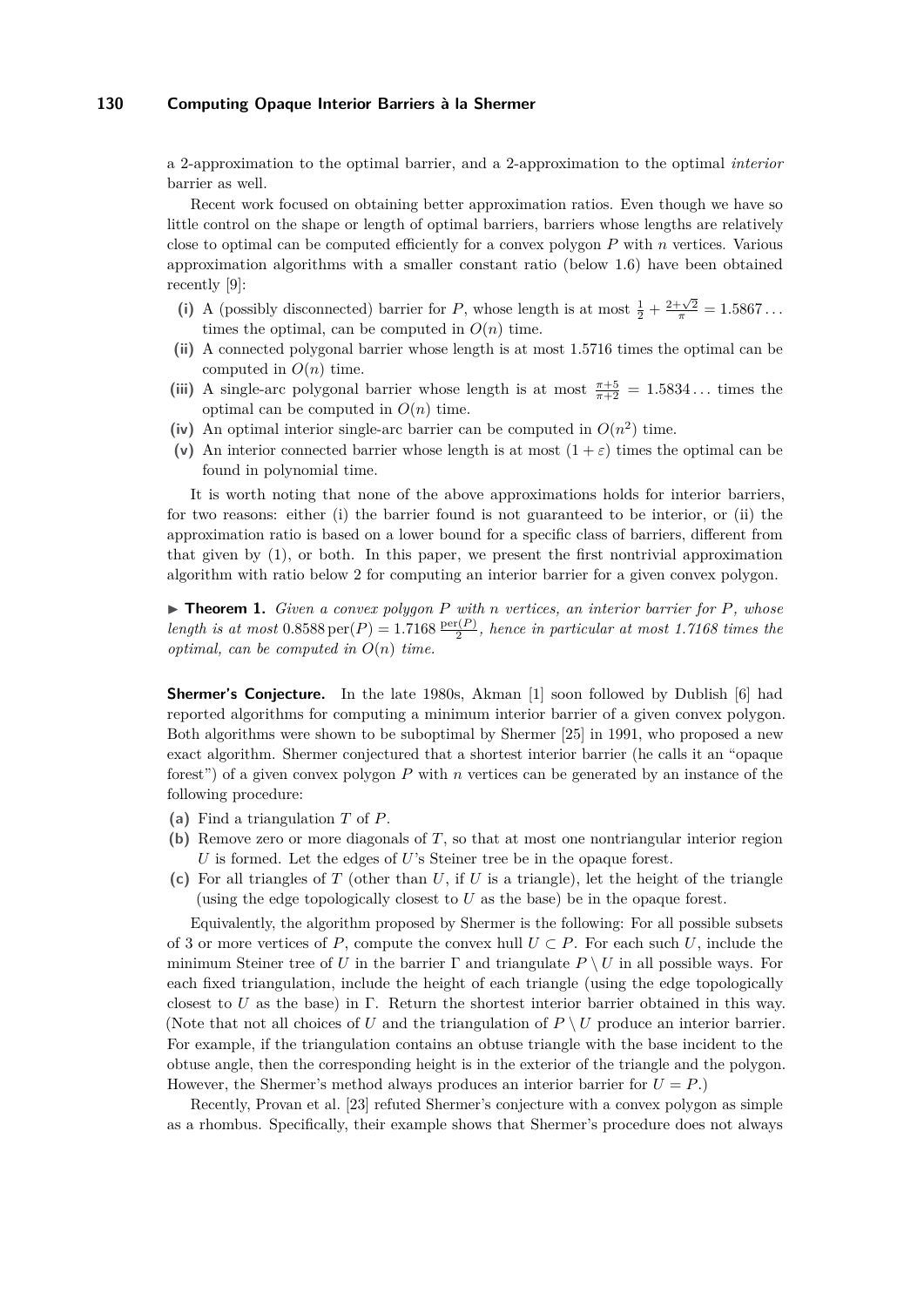<span id="page-3-0"></span>

**Figure 2** Left: A fan triangulation and the corresponding heights. Right: Edge  $p_3p_4$  is subdivided by a dummy vertex.

compute the shortest interior barrier or the shortest unrestricted barrier. In Section [4,](#page-12-0) we slightly refine the lower bound for the approximation ratio of Shermer's algorithm offered by the example of Provan et al. Moreover, it is easy to replicate this lower bound with polygons with any number of vertices  $n \geq 4$ .

<span id="page-3-3"></span>▶ **Theorem 2.** *There exist convex polygons (e.g., a rhombus) for which Shermer's algorithm returns an interior barrier that is at least* 1*.*00769 *times longer than the optimal.*

It is well-known that the number of triangulations of a convex *n*-gon is  $C_{n-2}$ , where  $C_n = \frac{1}{n+1} \binom{2n}{n}$  is the the *n*th Catalan number, hence the proposed algorithm runs in time *O*<sup>∗</sup>(4<sup>*n*</sup>) (the *O*<sup>∗</sup>() notation hides polynomial factors). However, it is easy to avoid the exponential running time while still achieving an approximation ratio well below 2. The approximation algorithm we will present constructs a barrier by a procedure similar to Shermer's, where some steps are relaxed. Moreover, the approximation ratio we derive also holds for Shermer's original algorithm.

I **Corollary 3.** *The approximation ratio of Shermer's procedure is at most 1.7168 and at least 1.00769.*

# **2 Preliminaries**

Our main tool is an upper bound on the sum of heights produced by Shermer's procedure in a specific triangulation of a convex polygon.

Let  $P = (p_0, p_1, \ldots, p_m)$  be a convex polygon where the vertices are labeled in counterclockwise order. The *fan triangulation* of  $P$  is obtained by inserting the chords  $p_0p_i$ ,  $i = 2, \ldots, m - 1$ , as shown in Figure [2.](#page-3-0)

Let  $h_i$  denote the distance from  $p_i$  to the supporting line of  $p_0p_{i-1}$  for  $i = 2, \ldots, m$ . The shortest segments between  $p_i$  and line  $p_0p_{i-1}$  are the *heights* corresponding to the fan triangulation. We first give a sufficient condition for the heights to lie in the interior of *P*.

<span id="page-3-2"></span>**Example 4.** Assume that  $P = (p_0, p_1, \ldots, p_m)$  lies in a half-disk of diameter  $p_0p_1$ . Then *every triangle*  $(p_0, p_{i-1}, p_i)$ *,*  $i = 2, \ldots, m$ *, has a right or obtuse angle at*  $p_i$ *; consequently the heights of the fan triangulation of P lie in the interior or on the boundary of P.*

**Proof.** By Thales' theorem, we have  $\angle p_0 p_i p_1 \ge \pi/2$  for  $i = 2, \ldots, m$ . Hence  $\angle p_0 p_i p_{i-1} \ge$  $\angle p_0 p_i p_1 \geq \pi/2$ , and every triangle  $(p_0, p_{i-1}, p_i)$  has an obtuse or right angle at  $p_i$ , as  $\blacksquare$ required.

<span id="page-3-1"></span>▶ **Lemma 5.** *Assume that*  $P = (p_0, p_1, \ldots, p_m)$  *lies in a half-disk of diameter*  $p_0p_1$ *. Let*  $\alpha = \angle p_1 p_0 p_m < \pi/2$  *and*  $A = \text{area}(P)$ *. Then*  $\sum_{i=2}^m h_i \leq \sqrt{2\alpha A}$ *.*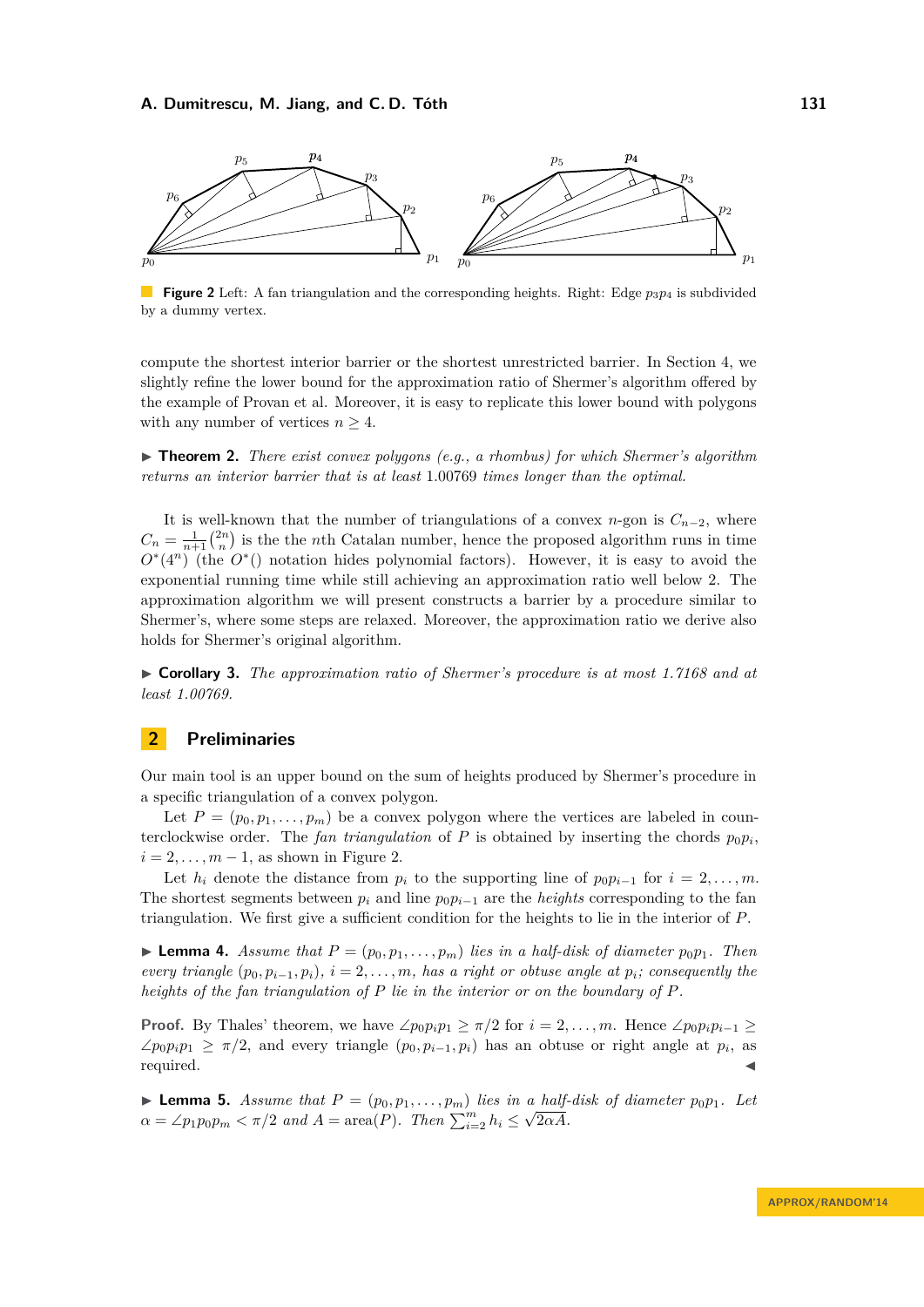**Proof.** Put  $a_i = |p_0p_i|$ ,  $i = 1, \ldots, m$ , and  $\alpha_i = \angle p_{i-1}p_0p_i$ ,  $i = 2, \ldots, m$ . Refer to Figure [2.](#page-3-0) Observe that  $\sum_{i=2}^{m} \alpha_i = \alpha$ . We have

<span id="page-4-0"></span>
$$
\sum_{i=2}^{m} h_i = \sum_{i=2}^{m} a_i \sin \alpha_i.
$$
 (2)

Since *P* is subdivided into (the fan of)  $m-1$  triangles with common vertex  $p_0$ , we also have

$$
\sum_{i=2}^{m} a_{i-1} a_i \sin \alpha_i = 2A. \tag{3}
$$

Since *P* lies in a half-disk of diameter  $p_0p_1$ , we have  $a_{i-1} < a_i$ , for  $i = 2, \ldots, m$ . Consequently

<span id="page-4-1"></span>
$$
\sum_{i=2}^{m} a_i^2 \sin \alpha_i \le 2A. \tag{4}
$$

By the Cauchy-Schwarz inequality in the first step and by Jensen's inequality for the sin function in the second step,  $(2)$  and  $(4)$  imply that

$$
\left(\sum_{i=2}^{m} h_i\right)^2 = \left(\sum_{i=2}^{m} a_i \sin \alpha_i\right)^2 \le \left(\sum_{i=2}^{m} a_i^2 \sin \alpha_i\right) \left(\sum_{i=2}^{m} \sin \alpha_i\right)
$$
  
 
$$
\le (2A) \left((m-1)\sin \frac{\alpha}{m-1}\right) \le (2A) \left((m-1)\frac{\alpha}{m-1}\right) = 2\alpha A.
$$
 (5)

The required inequality follows by taking square roots.

We present an alternative proof for Lemma [5,](#page-3-1) via an integral formula, which gives a tighter bound when the points  $p_i$  lie on an integrable curve.

<span id="page-4-3"></span>**Lemma 6.** Assume that  $P = (p_0, p_1, \ldots, p_m)$  lies in a half-disk of diameter  $p_0p_1$ , such that *p*<sub>0</sub> *is at the origin, p*<sub>1</sub> *is on the positive x-axis. Let*  $\alpha = \angle p_1 p_0 p_m < \pi/2$  *and*  $A = \text{area}(P)$ *. Parametrize the polygonal arc*  $(p_1, \ldots, p_m)$  *in polar coordinate by*  $(\theta, \lambda(\theta))$  *for*  $\theta \in [0, \alpha]$ *. Then*  $\sum_{i=2}^{m} h_i \leq \int_0^{\alpha} \lambda(\theta) d\theta \leq \sqrt{2\alpha A}$ .

**Proof.** Put  $\lambda_i = |p_1p_i|, i = 2, \ldots, m$ , and  $\theta_i = \angle p_1p_0p_i, i = 2, \ldots, m$ . Then we have

$$
\sum_{i=2}^{m} h_i = \sum_{i=2}^{m} \lambda_i \sin(\theta_i - \theta_{i-1}) \le \sum_{i=2}^{m} \lambda_i (\theta_i - \theta_{i-1}).
$$
\n(6)

By Lemma [4,](#page-3-2) every triangle  $(p_0, p_{i-1}, p_i)$ ,  $i = 2, \ldots, m$ , has a right or obtuse angle at  $p_i$ . If we successively subdivide an edge  $p_i p_{i+1}$ ,  $i = 1, \ldots, m-1$ , with dummy vertices (see Figure [2\)](#page-3-0), then the sum of heights increases. By an infinite refinement of the polygonal arc  $(p_1, \ldots, p_m)$  with dummy vertices, we obtain

$$
\sum_{i=2}^{m} \lambda_i (\theta_i - \theta_{i-1}) \le \int_0^{\alpha} \lambda(\theta) \, d\theta. \tag{7}
$$

By the Cauchy-Schwarz inequality,

<span id="page-4-2"></span>
$$
\int_0^\alpha \lambda(\theta) \, d\theta \le \left(\int_0^\alpha \, d\theta\right)^{1/2} \left(\int_0^\alpha \lambda^2(\theta) \, d\theta\right)^{1/2} = \sqrt{\alpha} \left(\int_0^\alpha \lambda^2(\theta) \, d\theta\right)^{1/2}.\tag{8}
$$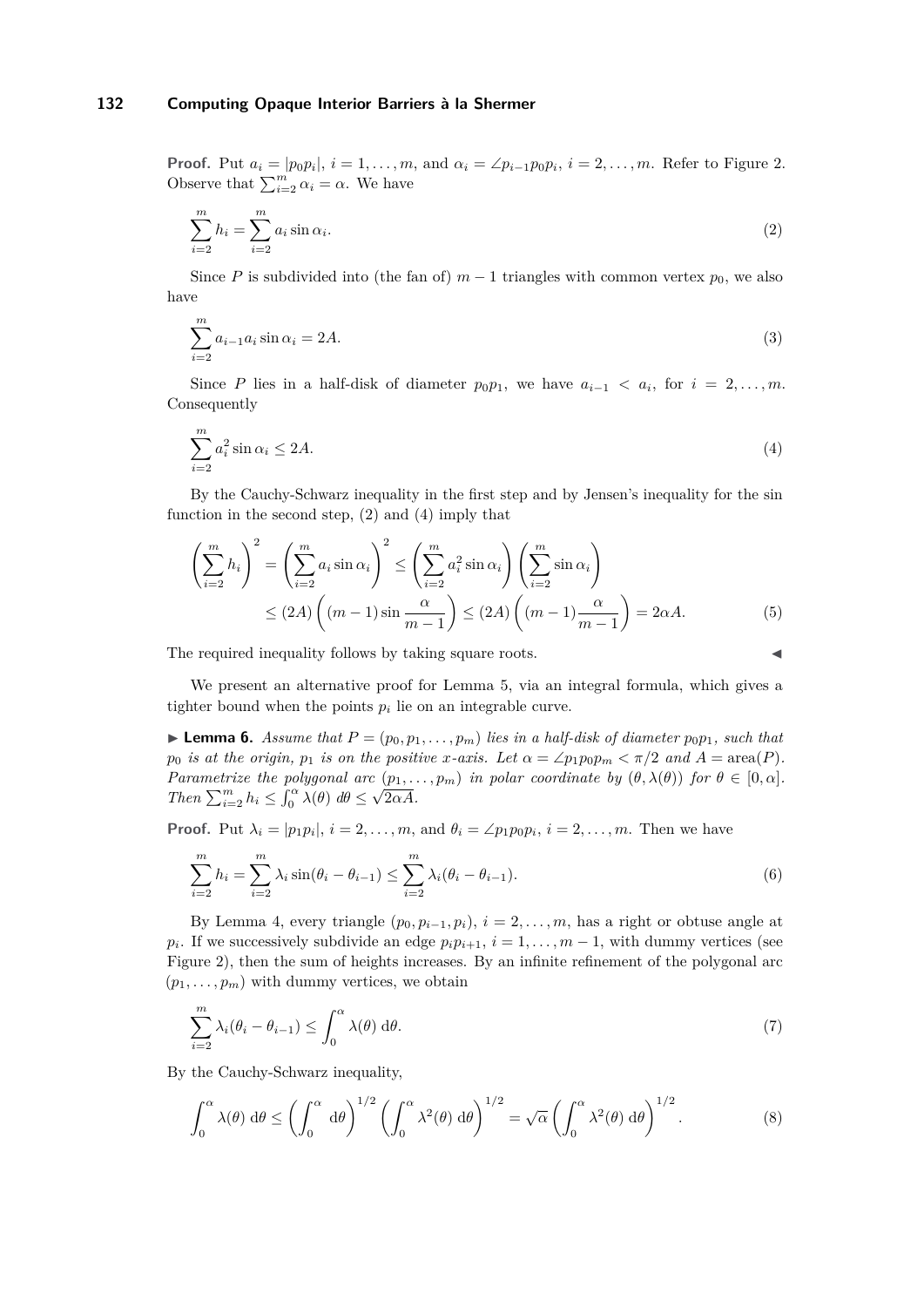<span id="page-5-0"></span>

**Figure 3** Left: eight areas in a rectangle. Right: four angles in a rectangle.

We have

<span id="page-5-2"></span>
$$
\sum_{i=2}^{m} h_i \le \int_0^{\alpha} \lambda(\beta) d\beta, \quad 2A = \int_0^{\alpha} \lambda^2(\beta) d\beta, \quad \alpha = \int_0^{\alpha} d\beta,
$$
\n(9)

and consequently, [\(8\)](#page-4-2) yields  $\sum_{i=2}^{m} h_i \leq$  $\sqrt{2\alpha A}$ .

# **3 Proof of Theorem [1](#page-2-0)**

By the classic isoperimetric inequality  $[26,$  Exercises  $5-8, 7-17$  (or see  $[24]$ ), we have

<span id="page-5-1"></span>
$$
A \le \frac{L^2}{4\pi}, \text{ and } L \le \pi D,\tag{10}
$$

where  $L = \text{per}(P)$ ,  $A = \text{area}(P)$ , and  $D = \text{diam}(P)$ .

We can assume without loss of generality that *P* has a horizontal unit diameter *pq*, and let *Q* = *abcd* be a minimal axis-parallel rectangle (of unit width) containing *P*. Denote the height of *Q* by  $y \leq 1$ ; refer to Figure [3.](#page-5-0)

Let *r* and *s* be two points of *P* on the top and bottom sides of *Q*, respectively. Let  $\alpha_i$ ,  $i = 1, 2, 3, 4$ , denote the smallest acute angles in each of the four right triangles incident to the vertices of *Q*:  $\Delta qcr$ ,  $\Delta rdp$ ,  $\Delta pas$ ,  $\Delta sbq$ . If  $B_i, C_i, i = 1, 2, 3, 4$ , are the areas indicated in the figure, write

$$
A_i = B_i + C_i
$$
,  $i = 1,..., 4$ , and  $B = \sum_{i=1}^{4} B_i$ ,  $C = \sum_{i=1}^{4} C_i$ , so that  $A = \sum_{i=1}^{4} A_i$ .

We have  $\text{area}(P) = \sum_{i=1}^{4} A_i = A = B + C$ . Observe that  $C_i \leq B_i$ , for each  $i = 1, 2, 3, 4$ , hence  $2C_i \leq B_i + C_i = A_i$ , for each  $i = 1, 2, 3, 4$ . Consequently,  $2C \leq A$ .

**Approximation Algorithm.** Given a convex polygon *P* with *n* vertices, consider four interior barriers  $\Gamma_i$ ,  $i = 1, 2, 3, 4$ , defined as follows:  $\Gamma_i$  consists of the boundary of *P* in three "quarters" of *Q* and the heights of a fan triangulation in the fourth quarter from the smallest angle made at the two endpoints of the convex chain. The algorithm outputs the shortest one.

Note that  $\Gamma_i$ ,  $i = 1, 2, 3, 4$ , is a valid interior barrier for *P*: the boundary of *P* in three quarters of  $Q$  (say, all quarters but the *i*th) blocks any line intersecting conv $(P) \setminus C_i$ ; and the fan of heights in  $C_i$  is a barrier by Shermer's argument [\[25\]](#page-15-2) (this can be shown by an easy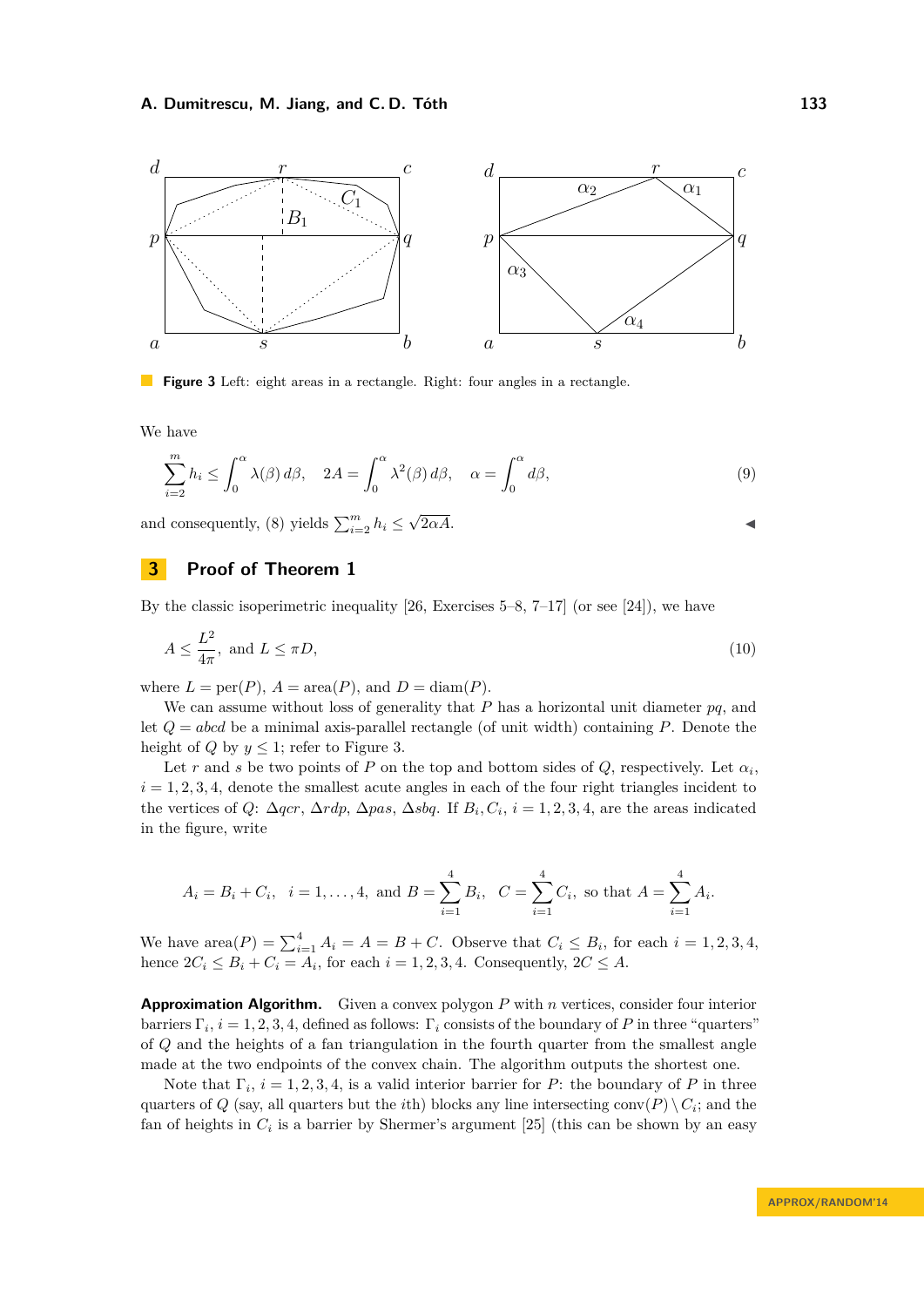inductive argument). By Lemma [4,](#page-3-2) all heights in the fan triangulations lie in the interior or on the boundary of *P*, so  $\Gamma_i$ ,  $i = 1, 2, 3, 4$ , is an interior barrier. For a given polygon *P* with *n* vertices, the four barriers can be computed in  $O(n)$  time: indeed, a diameter pair, an axis-aligned bounding box, the fan triangulations, and the heights can all be computed in  $O(n)$  time.

**First Bound on the Approximation Ratio.** In the *i*-th quarter of  $Q$ , the smallest angle made at the two endpoints of the convex chain is at most  $\alpha_i$ , for  $i = 1, 2, 3, 4$ . By Lemma [5,](#page-3-1) the sum of heights in the fan triangulation in the *i*th quarter is at most  $\sqrt{2\alpha_i C_i}$ . The length of the interior barrier  $\Gamma$  returned by the algorithm is no more than the average length of the four candidates:

<span id="page-6-1"></span>
$$
4|\Gamma| \le \sum_{i=1}^{4} |\Gamma_i| \le 3L + \sum_{i=1}^{4} \sqrt{2\alpha_i C_i}.
$$
\n(11)

By the Cauchy-Schwarz inequality we have

<span id="page-6-0"></span>
$$
\sum_{i=1}^{4} \sqrt{2\alpha_i C_i} \le \sqrt{\left(\sum_{i=1}^{4} \alpha_i\right) \left(2\sum_{i=1}^{4} C_i\right)} = \sqrt{\Lambda \cdot 2C},\tag{12}
$$

where  $\Lambda := \sum_{i=1}^{4} \alpha_i$ . Since  $\alpha_i \le \pi/4$ , for each  $i = 1, 2, 3, 4$ , we have  $\Lambda = \sum_{i=1}^{4} \alpha_i \le \pi$ . Recall that  $2C \leq A$ . These two bounds together with the first inequality in [\(10\)](#page-5-1) yield the following upper bound on the right hand side of [\(12\)](#page-6-0):

<span id="page-6-2"></span>
$$
\sqrt{\Lambda \cdot 2C} \le \sqrt{\pi A} \le \frac{1}{2}L. \tag{13}
$$

Hence by using [\(11\)](#page-6-1), [\(12\)](#page-6-0), and [\(13\)](#page-6-2), it follows that the approximation ratio  $\rho$  is at most

$$
\frac{|\Gamma|}{L/2} \le \frac{3L + \sqrt{\Lambda \cdot 2C}}{2L} \le \frac{3L + 0.5L}{2L} = 1.75. \tag{14}
$$

**A Refined Bound on the Approximation Ratio.** We derive sharper bounds on both factors Λ and 2*C* that appear in [\(12\)](#page-6-0).

The first key component is establishing an upper bound on the sum of angles  $\Lambda = \sum_{i=1}^{4} \alpha_i$ .

<span id="page-6-3"></span>▶ **Lemma 7.** *Define the function* 

<span id="page-6-4"></span>
$$
f(y) = \begin{cases} \frac{1}{2} + \frac{\arctan \frac{y}{1-y}}{\pi}, & y \in [0, 1/2], \\ \frac{3}{4} + \frac{\arctan \frac{2y-1}{3-2y}}{\pi}, & y \in [1/2, 1]. \end{cases}
$$

*Then*  $\sum_{i=1}^{4} \alpha_i \leq f(y) \pi$ *. This inequality is the best possible for all*  $y \in (0,1]$ *.* 

**Proof.** Observe that  $f(1/2) = 3/4$ , and that  $f(y)$  is continuous at  $y = 1/2$ . Denote by  $y_1, y_2$ the vertical distances from *pq* to the top and bottom side of *Q*, respectively. We can assume without loss of generality that  $y_1 \leq y_2$ . Put  $x_1 = |cr|, x_2 = |rd|, x_3 = |as|, x_4 = |sb|$ , so that  $x_1 + x_2 = x_3 + x_4 = 1$ . Refer to Figure [4.](#page-7-0) Denote by  $\ell$  the supporting line of pq. We can assume without loss of generality that  $|dr| \leq |rc|$  and  $|as| \leq |sb|$  (by applying a reflection above and below the line  $\ell$ , independently). This implies that  $\alpha_1 = \angle crq$ . We distinguish two cases depending on whether  $y_2$  is larger or smaller than  $1/2$ .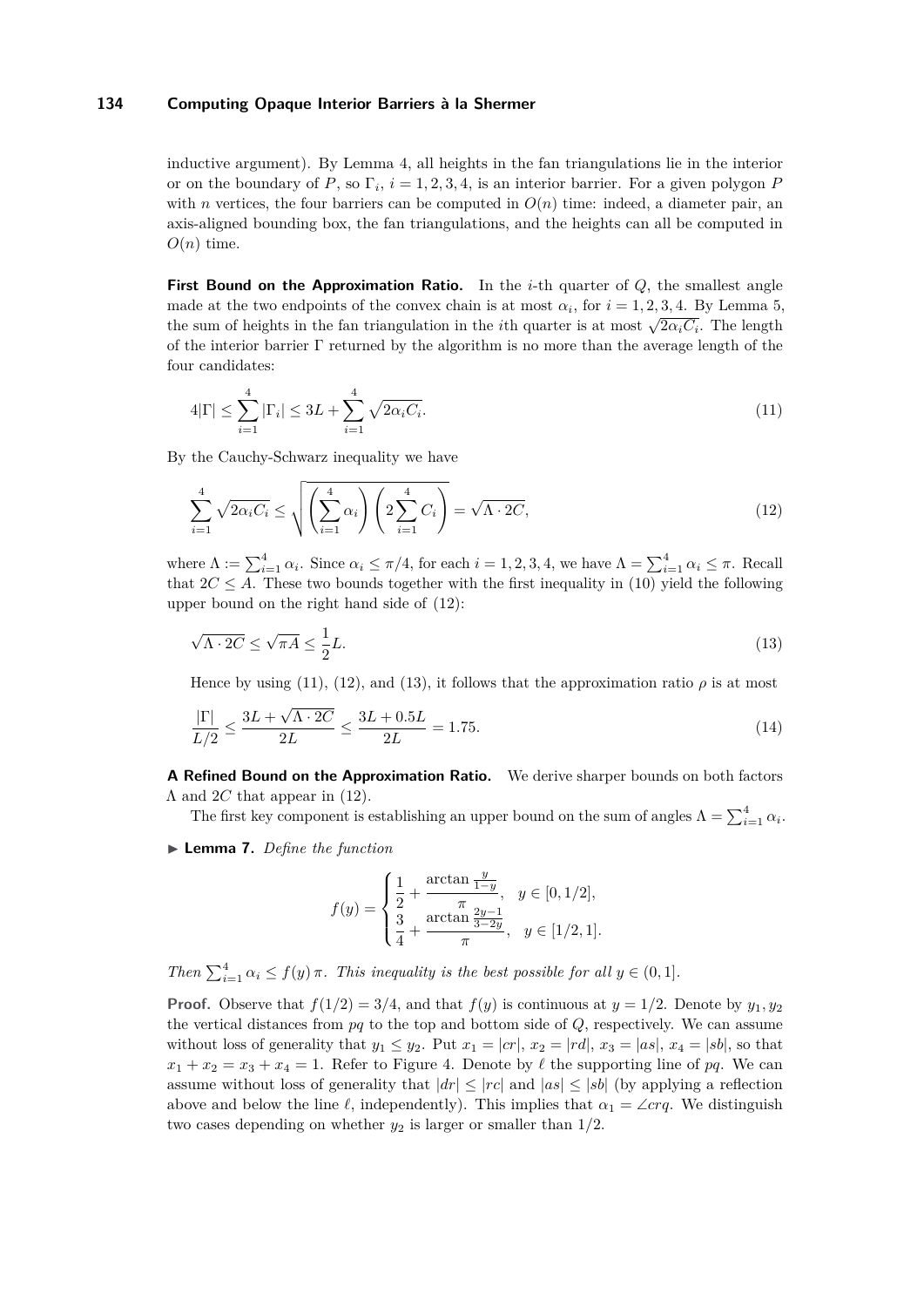<span id="page-7-0"></span>

**Figure 4** Left: the setup used in the proof of Lemma [7.](#page-6-3) Right: the canonical configuration in Case 1 where  $y_2 > 1/2$ .

**Case 1:**  $y_2 \ge 1/2$ . We first show that  $\Lambda = \sum_{i=1}^4 \alpha_i = \pi/2 + \arctan \frac{2y-1}{3-2y}$  can be attained. Consider the configuration in Figure [4,](#page-7-0) where  $y_1 = x_2 = y - 1/2$ ,  $y_2 = x_3 - x_4 = 1/2$ , and  $x_1 = 3/2 - y$ . We call this the *canonical* configuration in Case 1. In the canonical configuration,  $\Delta dpr$ ,  $\Delta asp$ , and  $\Delta bgs$  are isosceles right triangles, hence  $\alpha_2 = \alpha_3 = \alpha_4 =$  $\pi/4$ , and  $\alpha_1 = \arctan \frac{2y-1}{3-2y}$ .

It is enough to show that the canonical configuration maximizes  $\Lambda$  under the constraint that  $y_2 \geq 1/2$ . Consider an arbitrary configuration with  $y_2 \geq 1/2$ . Keeping the bounding box *Q* fixed, move the points *p*, *q*, *r*, and *s* continuously to the canonical configuration such that  $\alpha_1 + \alpha_2$  monotonically increases, and  $\alpha_3 + \alpha_4$  increases overall during the transformation. Note that  $\alpha_i$ ,  $i = 1, 2, 3, 4$ , does not necessarily correspond to the same angle during a continuous transformation: a change can occur when  $\alpha_i = \pi/4$ . However, the value of  $\alpha_i$  does change continuously.

Note that  $\alpha_3 + \alpha_4 \leq \pi/4 + \pi/4 = \pi/2$ . Therefore  $\alpha_3 + \alpha_4$  is nondecreasing over all, no matter how we move *p*, *q*, *r*, and *s* to the canonical configuration. For changes in  $\alpha_1 + \alpha_2$ . we distinguish two subcases.

- **Case 1.1:**  $\alpha_2 = \angle dpr \leq \pi/4$ . Move *r* to the right until  $\angle dpr = \angle drp = \pi/4$ . Observe that both  $\alpha_1$  and  $\alpha_2$  monotonically increase, hence  $\alpha_1 + \alpha_2$  also monotonically increases. Next, move  $p, q$ , and  $r$  simultaneously such that  $pq$  remains horizontal and  $(d, p, r)$  remains an isosceles right triangle until *p* (hence *p* and *q*) reaches their canonical position. Observe that  $\alpha_1 + \alpha_2$  monotonically increases. Finally, move *s* to its canonical position (which affects neither  $\alpha_1$  not  $\alpha_2$ ).
- **Case 1.2:**  $\alpha_2 = \angle drp \leq \pi/4$ . This means that *p* and *q* are above their canonical position. Move *p* and *q* down simultaneously such that *pq* remains horizontal, until either they reach their canonical position or  $\angle drp = \pi/4$ . In the latter alternative, the proof can be finalized as in Case 1.1. If *p* and *q* are at their canonical position but  $\angle drp < \pi/4$ , then  $x_2 \leq 1/2 \leq x_1$ , and  $\alpha_2 = \angle dr$ . Move *r* to the left until *r* reaches its canonical position. Consider the circular arc determined by the three points  $p, r, q$ . Since  $r$  remains on the left half of *cd*, ∠*prq* decreases, and correspondingly  $\alpha_1 + \alpha_2$  increases. Finally, move *s* to its canonical position.
- **Case 2:**  $y_2 \leq 1/2$ . (Note that Case 2 covers the entire range of *y*, both  $y \leq 1/2$  and  $y \geq 1/2$ .) We maximize  $\Lambda$  is two steps. First, we assume that the line  $\ell$  is fixed, and determine optimal positions for *r* and *s*. In the second step, we optimize over all positions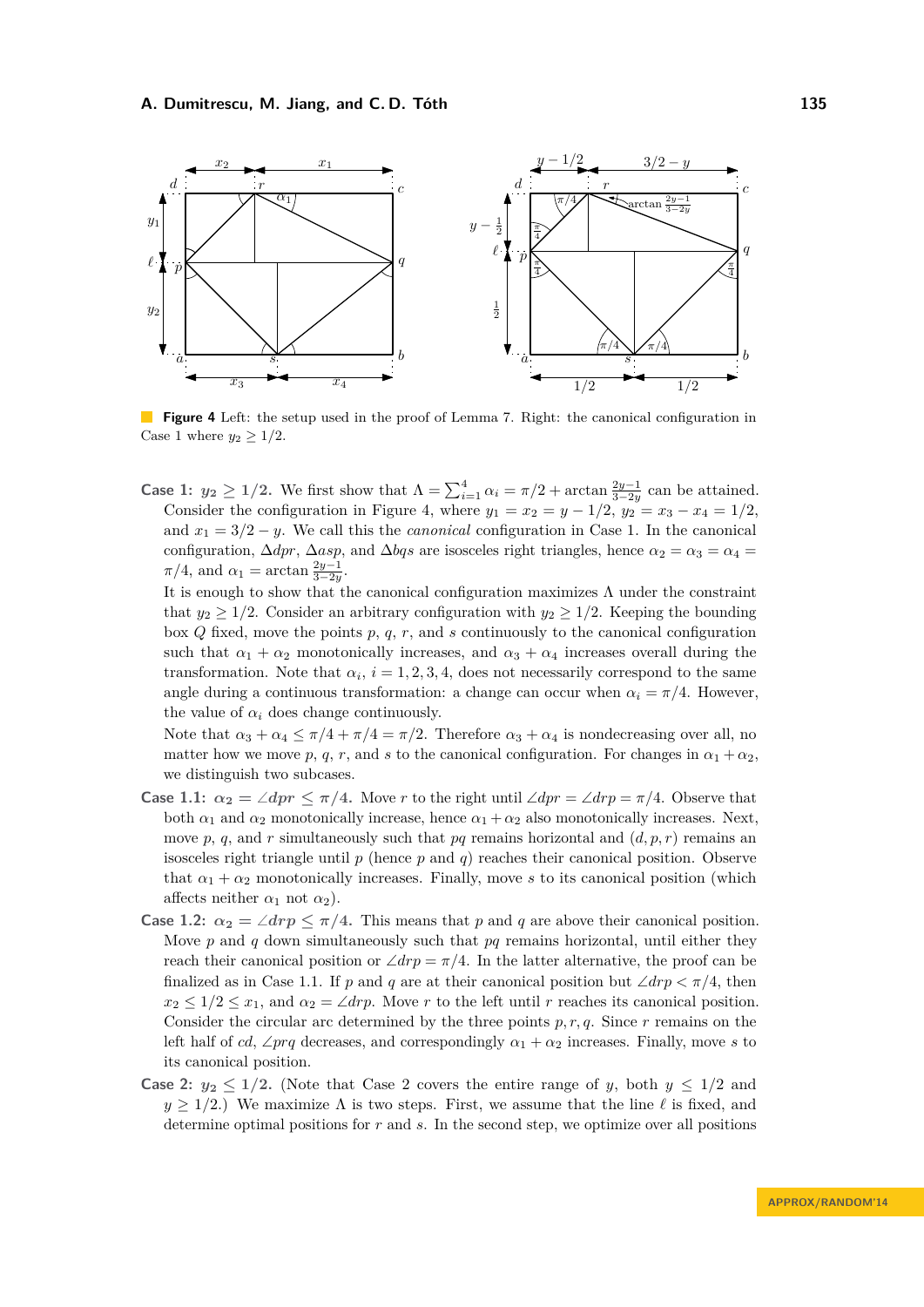of  $\ell$  (subject to the constraint  $y_2 \geq 1/2$ ). Specifically, we first prove that

$$
\alpha_1 + \alpha_2 \le \frac{\pi}{4} + \arctan \frac{y_1}{1 - y_1} \tag{15}
$$

$$
\alpha_3 + \alpha_4 \le \frac{\pi}{4} + \arctan \frac{y_2}{1 - y_2}.\tag{16}
$$

We distinguish two cases depending on whether  $\alpha_2 = \angle dpr$  or  $\alpha_2 = \angle drp$ .

**Case 2.1:**  $\alpha_2 = \angle dpr \leq \pi/4$ .] Recall that  $y_1 \leq y_2$ . In addition, we have  $x_2 \leq y_1$  and  $1 - y_1 \leq x_1$ . We need to show that

<span id="page-8-1"></span><span id="page-8-0"></span>
$$
\arctan \frac{x_2}{y_1} + \arctan \frac{y_1}{x_1} \le \frac{\pi}{4} + \arctan \frac{y_1}{1 - y_1}.
$$

Similar to Case 1.1, this inequality is obtained by a continuous movement of *r* to the right until  $|dr| = |dp|$ .

**Case 2.2:**  $\alpha_2 = \angle drp \leq \pi/4$ . We have  $y_1 \leq x_2$  and  $x_1 \leq 1 - y_1$ . We need to show that

$$
\arctan\frac{y_1}{x_2} + \arctan\frac{y_1}{x_1} \le \frac{\pi}{4} + \arctan\frac{y_1}{1-y_1}.
$$

Similar to Case 1.2, this inequality is obtained by a continuous movement of  $r$  to the left until  $|dr| = |dp|$ .

Cases 2.1 and 2.2 together prove inequality [\(15\)](#page-8-0). The proof of inequality [\(16\)](#page-8-1) is analogous. To conclude the analysis of case 2 for  $y \in [0, 1/2]$ , we need to verify that:

$$
\left(\frac{\pi}{4} + \arctan\frac{y_1}{1-y_1}\right) + \left(\frac{\pi}{4} + \arctan\frac{y_2}{1-y_2}\right) \le \frac{\pi}{2} + \arctan\frac{y}{1-y}, \text{ or equivalently,}
$$
\n
$$
\arctan\frac{y_1}{1-y_1} + \arctan\frac{y_2}{1-y_2} \le \arctan\frac{y}{1-y}.
$$
\n(17)

Applying the tangent function to both sides of the inequality, it remains to show that

$$
\frac{\frac{y_1}{1-y_1} + \frac{y_2}{1-y_2}}{1 - \frac{y_1}{1-y_1} \frac{y_2}{1-y_2}} \le \frac{y}{1-y}, \text{ or equivalently,}
$$

$$
\frac{y - 2y_1y_2}{1 - y} \le \frac{y}{1 - y},
$$

which obviously holds; moreover, we have equality in the limit when  $y_1 \to 0$  and  $y_2 \to y$ . To conclude the analysis of case 2 for  $y \in [1/2, 1]$ , we need to check that

$$
\left(\frac{\pi}{4} + \arctan\frac{y_1}{1-y_1}\right) + \left(\frac{\pi}{4} + \arctan\frac{y_2}{1-y_2}\right) \le \frac{3\pi}{4} + \arctan\frac{2y-1}{3-2y},
$$
 or equivalently,

$$
\arctan\frac{y_1}{1-y_1} + \arctan\frac{y_2}{1-y_2} \le \frac{\pi}{4} + \arctan\frac{2y-1}{3-2y}.\tag{18}
$$

Applying the tangent function to both sides of the inequality, it remains to show that

$$
\frac{\frac{y_1}{1-y_1} + \frac{y_2}{1-y_2}}{1 - \frac{y_1}{1-y_1} \frac{y_2}{1-y_2}} \le \frac{1 + \frac{2y-1}{3-2y}}{1 - \frac{2y-1}{3-2y}},
$$
 or equivalently,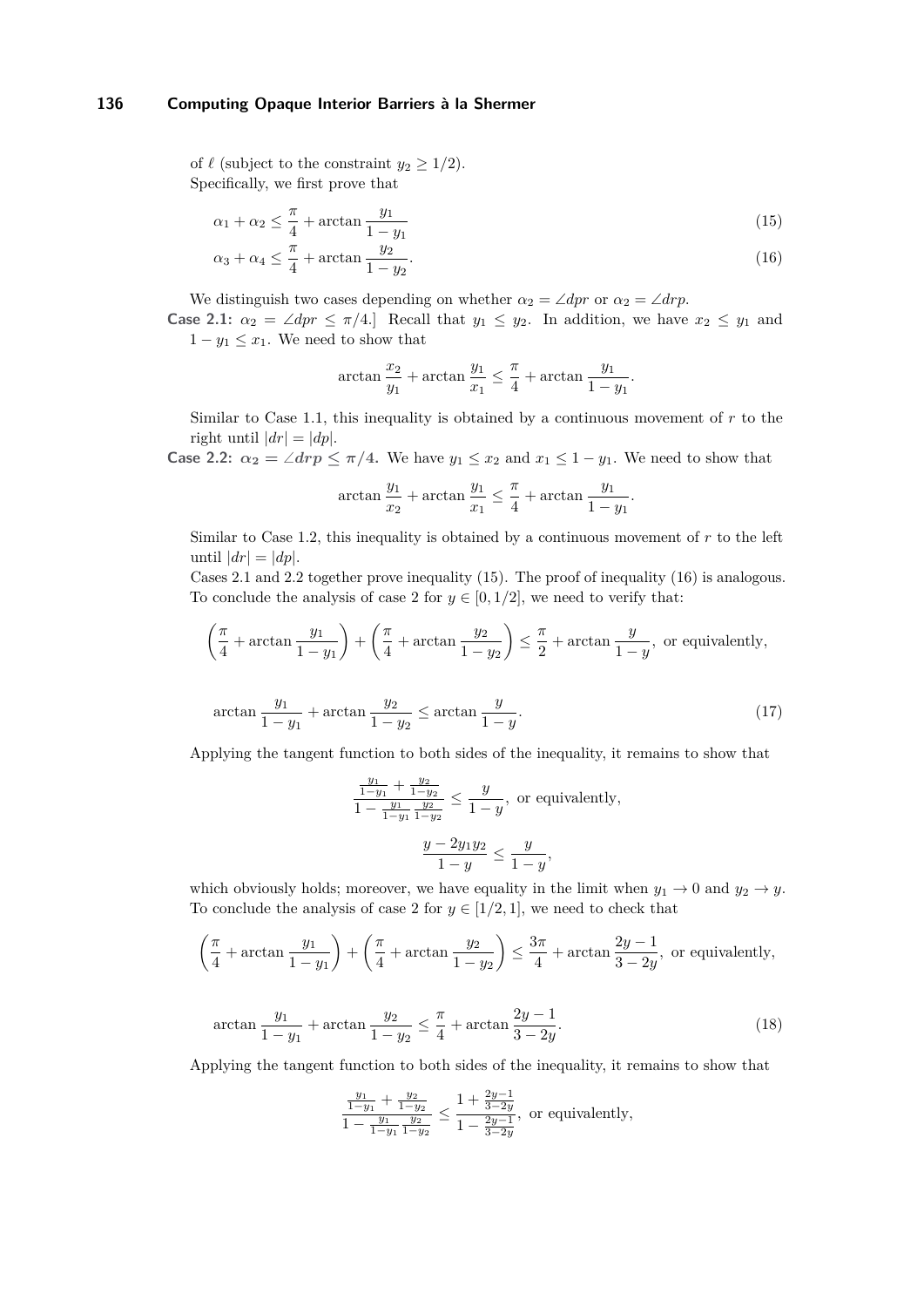<span id="page-9-0"></span>

**Figure 5** A convex body *B* of maximum area subject to the constraints that  $\text{diam}(B) = 2r$  and the width of *B* is *w*.

$$
\frac{y - 2y_1y_2}{1 - y} \le \frac{1}{2(1 - y)}.
$$

The last inequality holds since for  $y_1 + y_2 = y$  with the above constraints, the product *y*<sub>1</sub>*y*<sub>2</sub> is minimized when *y*<sub>1</sub> = *y* − 1*/*2 and *y*<sub>2</sub> = 1*/*2. Moreover, we have equality in the limit when  $y_1 \rightarrow y - 1/2$  and  $y_2 \rightarrow 1/2$ . This completes the analysis of Case 2, and hence the proof of Lemma [7.](#page-6-3)

**Remark.** Note that  $f(y)$  is an increasing function of *y* and  $f(1) = 1$ ; hence  $f(y) \le 1$ for  $y \in [0, 1]$ , with a strict inequality for  $y < 1$ . Thus the inequality in Lemma [7](#page-6-3) is an improvement of the inequality  $\Lambda \leq \pi$  used earlier in [\(13\)](#page-6-2).

The second key component is establishing an upper bound on the sum of areas  $C =$  $\sum_{i=1}^4 C_i$ .

<span id="page-9-1"></span>▶ **Lemma 8.** *Define the function* 

$$
g(y) = 2 - \frac{2y}{\frac{\pi}{2} - \arccos y + y\sqrt{1 - y^2}}, \ \ y \in [0, 1].
$$

*Then*  $2C \leq g(y)$  *A. This inequality is the best possible for all*  $y \in (0,1]$ *.* 

It is known [\[26,](#page-15-4) Exercise 6–10] that convex body *B* of maximum area, subject to the constraints that  $\text{diam}(B) = D$  and the width of *B* is *w*, is is the intersection of a disk of diameter *D* and a strip of parallel lines at distance *w* symmetric about the center of the disk, as shown in Figure [5.](#page-9-0) Denote by  $\Psi(r, h)$  the area of a circular cap of height *h* in a disk of radius *r*. An easy calculation [\[27\]](#page-15-6) yields

<span id="page-9-2"></span>
$$
\Psi(r,h) = r^2 \arccos((r-h)/r) - (r-h)\sqrt{r^2 - (r-h)^2}.
$$

**Proof of Lemma [8.](#page-9-1)** Recall that *P* has unit diameter and is enclosed in between two parallel lines at distance *y*. As noted above, this implies that

$$
A \le \frac{\pi}{4} - 2\Psi\left(\frac{1}{2}, \frac{1-y}{2}\right) = \frac{\pi}{4} - \frac{1}{2}\arccos y + \frac{y}{2}\sqrt{1-y^2}.
$$
 (19)

 $\blacktriangleleft$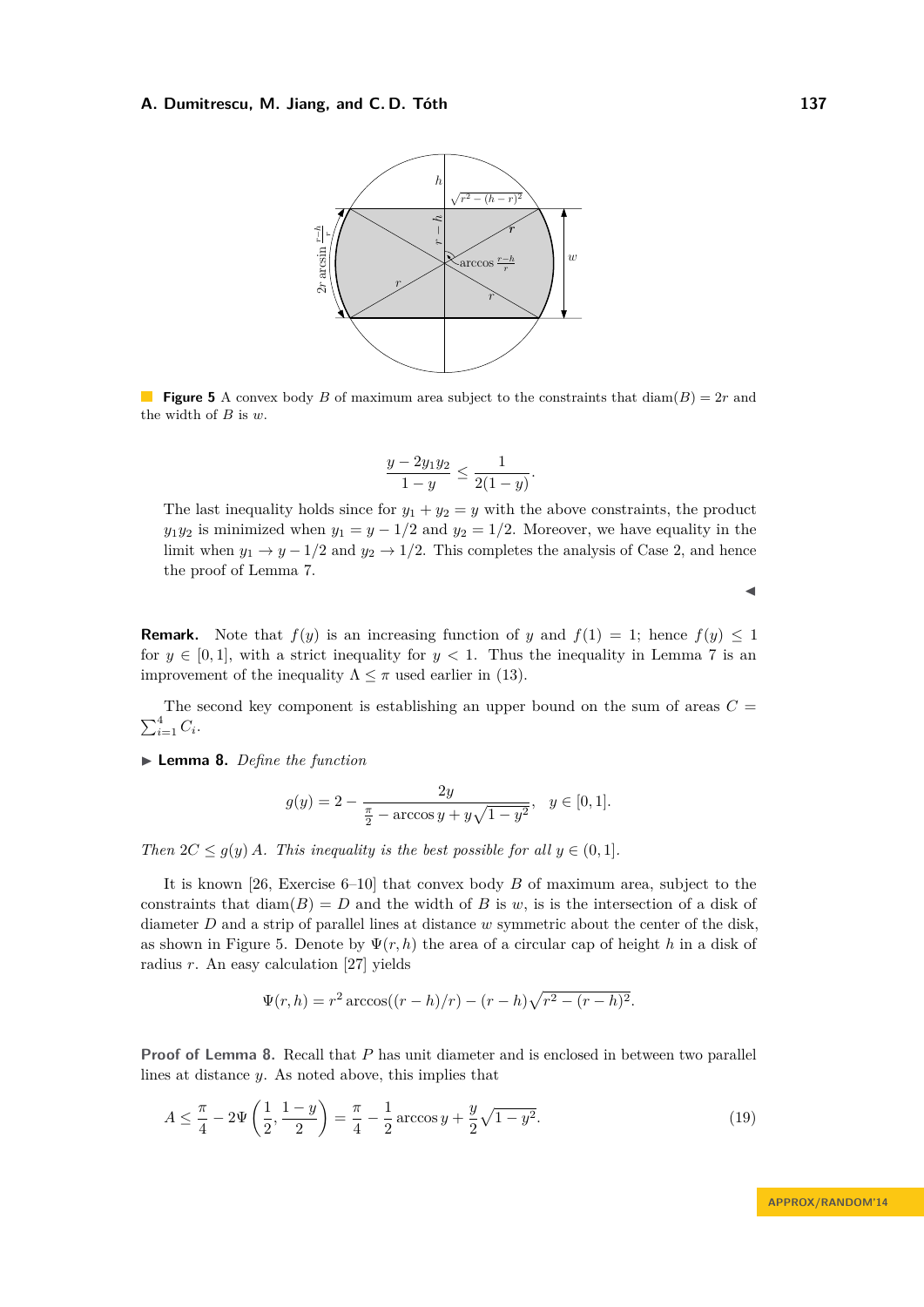Consequently, by taking into account that  $C = A - y/2$ , [\(19\)](#page-9-2) yields

$$
\frac{2C}{A} = \frac{2A - y}{A} = 2 - \frac{y}{A} \le \frac{2y}{\frac{\pi}{2} - \arccos y + y\sqrt{1 - y^2}},
$$

as desired.  $\blacksquare$ 

**Remark.** Note that  $g(y) \leq 1$ , for  $y \in [0, 1]$ , with a strict inequality for  $y < 1$ . Thus the inequality in Lemma [8](#page-9-1) is an improvement of the inequality  $2C \leq A$  used earlier in [\(13\)](#page-6-2).

The inequality  $\sqrt{\pi A} \le L/2$ , from [\(10\)](#page-5-1), was used in obtaining the approximating ratio of 1*.*75. The following lemma refines this inequality in terms of *y*.

<span id="page-10-0"></span>▶ **Lemma 9.** *Define the function* 

$$
\tau(y) = \frac{1}{4} \sqrt{1 - \frac{\pi^2 (1 - y)^2}{16(\arcsin y + \sqrt{1 - y^2})^2}}, \quad y \in [0, 1].
$$

*Then*  $\sqrt{\pi A}/(2L) \leq \tau(y)$ *. This inequality is the best possible for all*  $y \in (0,1]$ *.* 

Recall [\[26,](#page-15-4) Exercise 6–9] that for every convex body *K* in the plane, a centrally symmetric convex body  $K^*$  is obtained by the symmetrization  $K^* = \frac{1}{2}(K - K)$ . It is well known that *K*<sup>∗</sup> has the same diameter, width and perimeter as *K*, and that the area of *K*<sup>∗</sup> is greater than or equal to that of  $K$ ; moreover, along every direction, the distance between the two parallel supporting lines of *K*<sup>∗</sup> is the same as that for *K*. This implies that if *K* has diameter 2*r* and width *w*, then  $K^*$  is contained in a disk or radius *r*, and in a strip of width *w*, where the two parallel lines of the strip are equidistant from the center of the disk; see Figure [5.](#page-9-0)

**Proof of Lemma [9.](#page-10-0)** Let  $A^* = \text{area}(P^*)$  and  $L^* = \text{per}(P^*)$ . As noted above,  $A \leq A^*$  and *L* = *L*<sup>\*</sup>, hence  $\sqrt{\pi A}/(2L) \le \sqrt{\pi A^*}/(2L^*)$ . Therefore, it suffices to prove the lemma for *P*<sup>\*</sup>.

Let *P* be a centrally symmetric convex body of diameter 1 and width *y*. Then the circumradius *R* of *P* is 1/2, and its inradius *r* is at most  $y/2$ . Consequently,  $R-r \geq (1-y)/2$ . Clearly, we have  $L \in [2, \pi]$ . As noted above, P is contained in the convex body that is the intersection of a disk of diameter 1 and a strip of width *y*, where the two parallel lines of the strip are equidistant from the disk center (Figure [5\)](#page-9-0). The boundary of this convex body consists of two circular arcs each of length arcsin *y*, and two line segments each of length  $\sqrt{1-y^2}$ , and so its perimeter is  $2 \arcsin y + 2\sqrt{1-y^2}$ . Consequently, the perimeter *L* of *P* is bounded above as  $L \leq 2 \arcsin y + 2\sqrt{1 - y^2}$ .

It is known [\[22\]](#page-15-7) that for every planar convex body of area *A*, circumradius *R*, inradius *r*, and perimeter  $L$ , we have the following sharpening of the first inequality in  $(10)$ :

$$
4\pi A \le L^2 - \pi^2 (R - r)^2.
$$

It follows that

$$
\frac{\sqrt{\pi A}}{2L} \le \frac{\sqrt{\frac{L^2}{4} - \frac{\pi^2}{16}(1-y)^2}}{2L} = \frac{1}{4}\sqrt{1 - \frac{\pi^2(1-y)^2}{4L^2}} =: \delta(L, y).
$$

Note that for every fixed  $y \in [0, 1]$ ,  $\delta(L, y)$  is an increasing function in *L* for  $L \in [2, \pi]$ . Recall that  $L \leq 2 \arcsin y + 2\sqrt{1 - y^2} \leq \pi$  for  $y \in [0, 1]$ , and by the monotonicity of  $\delta(L, y)$  we get

$$
\frac{\sqrt{\pi A}}{2L} \le \frac{1}{4} \sqrt{1 - \frac{\pi^2 (1 - y)^2}{16(\arcsin y + \sqrt{1 - y^2})^2}}
$$

for  $y \in [0, 1]$ ; consequently, we have  $\sqrt{\pi A}/(2L) \leq \tau(y)$ , as claimed.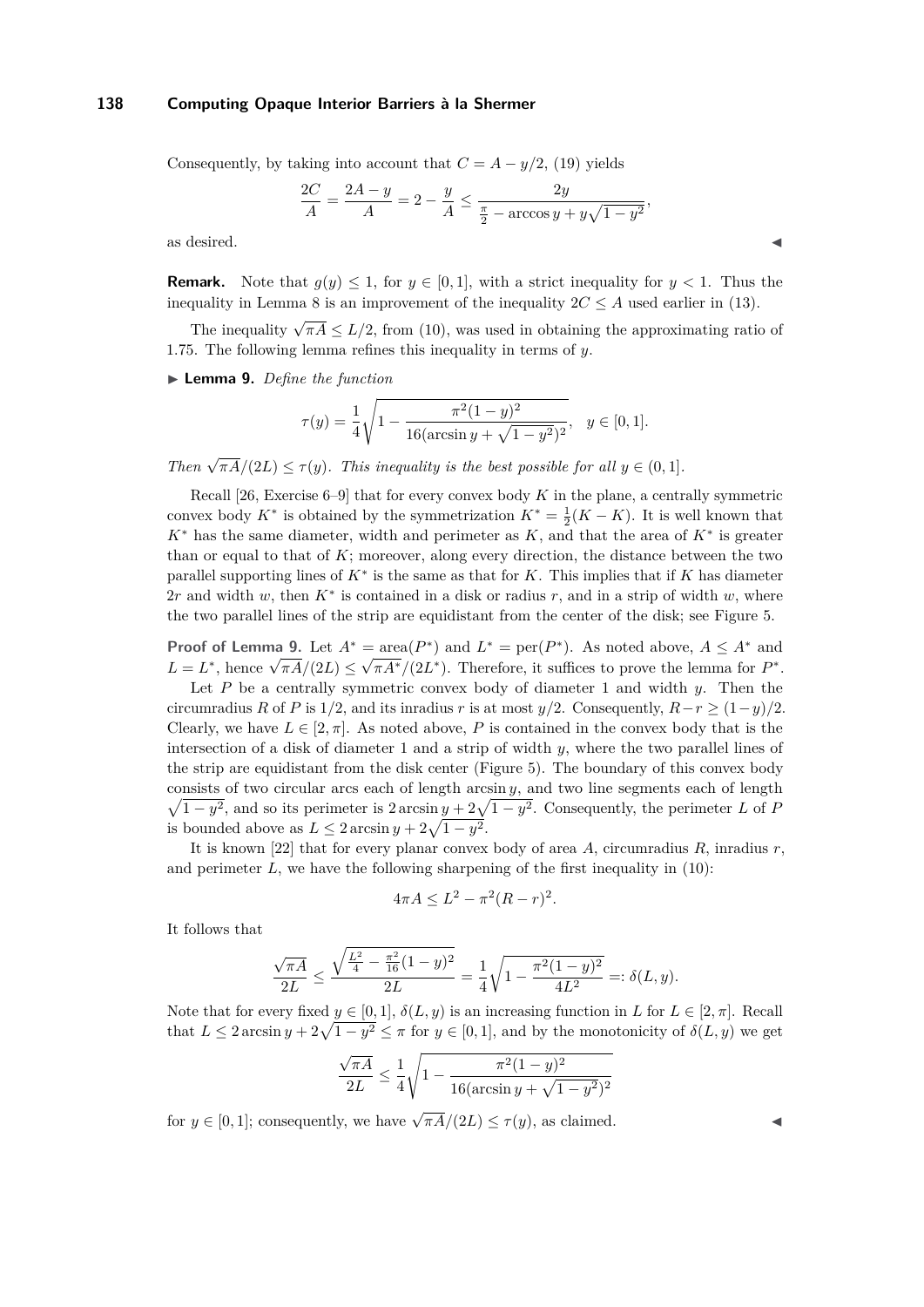

<span id="page-11-0"></span>**Figure 6** The polygon *P* lies in a right triangle. a a s

**Remark.** Note that  $\tau(y) \leq 1/4$ , for  $y \in [0, 1]$ , with a strict inequality for  $y < 1$ . Thus the **Remark.** Note that  $\tau(y) \leq 1/4$ , for  $y \in [0, 1]$ , with a strict inequality for  $y < 1$ . Thus the inequality in Lemma [9](#page-10-0) is an improvement of the inequality  $\sqrt{\pi A} \leq L/2$  used earlier in [\(13\)](#page-6-2).

We now finalize the proof of the upper bound in Theorem [1.](#page-2-0) By using the bounds in Lemmas [7,](#page-6-3) [8,](#page-9-1) and [9,](#page-10-0) we obtain the sharper analogues of  $(13)$  and  $(14)$ :

$$
\sqrt{\Lambda \cdot 2C} \le \sqrt{(f(y)\,\pi)(g(y)\,A)} = \sqrt{f(y)g(y)\pi A} \tag{20}
$$

$$
\rho \le \frac{3L + \sqrt{\Lambda \cdot 2C}}{2L} \le \frac{3L + \sqrt{f(y)g(y)\pi A}}{2L} \le 1.5 + \sqrt{f(y)g(y)}\,\tau(y). \tag{21}
$$

A numerical calculation show that  $\sqrt{f(y)g(y)} \tau(y)$  is maximized to 0.21757... at  $y =$  $0.87894...$  and correspondingly  $f(y) = 0.92439..., g(y) = 0.82244...,$  and  $\tau(y) = 0.24952...$ Consequently,  $\rho \leq 1.5 + 0.21757... = 1.71757... < 1.7176$ .

**The Final Bound on the Approximation Ratio.** We refine Lemma [5](#page-3-1) using a stronger condition, namely we assume that the polygon  $P = (p_0, p_1, \ldots, p_m)$  not only lies in a half-disk of diameter  $p_0p_1$ , but also in a right triangle with diameter  $p_0p_1$ ; refer to Figure [6.](#page-11-0)

Assume that  $P = (p_0, p_1, \ldots, p_m)$  lies in a half-disk of diameter  $p_0 p_1$ , such that  $p_0$  is at the origin and  $p_1$  is on the positive *x*-axis. Let  $\alpha = \angle p_1 p_0 p_m < \pi/2$  and  $A = \text{area}(P)$ . Parametrize the polygonal arc  $(p_1, \ldots, p_m)$  in polar coordinate by  $(\theta, \lambda(\theta))$  for  $\theta \in [0, \alpha]$ . Then  $\sum_{i=2}^{m} h_i \leq \int_0^{\alpha} \lambda(\theta) d\theta \leq \sqrt{2\alpha A}$ .

► **Lemma 10.** *Assume that*  $P = (p_0, p_1, \ldots, p_m)$  *is contained in a right triangle*  $\Delta p_0 p_1 t$  *with*  $\angle p_0 \cdot tp_1 = \pi/2$  and  $\angle tp_0p_1 = \alpha$ . Let  $A = \text{area}(P)$ . Then  $\sum_{i=2}^m h_i \leq \sqrt{2\mu(\alpha)A} \leq \sqrt{2\alpha A}$ , *where*

$$
\mu(\alpha) = \ln^2 \left( \frac{1 + \sin \alpha}{\cos \alpha} \right) / \tan \alpha.
$$

**Proof.** Let *r* be a point on the edge  $p_0 t$  such that the area of the triangle  $\Delta p_0 p_1 r$  is *A*. Observe that to extend the lengths  $\lambda(\theta)$  of the triangles of angle  $d\theta$  in the fan by the same amount, the triangles corresponding to larger values of *β* require more area. This implies that, with  $\alpha$ , *A*, and  $|p_0p_1|$  fixed,  $\int_0^{\alpha} \lambda(\theta) d\theta$  is maximized when *P* is exactly the triangle  $\Delta p_0 p_1 r$ . Moreover, with  $\alpha$  and *A* fixed, and with  $|p_0 p_1|$  variable,  $\int_0^{\alpha} \lambda(\theta) d\theta$  is maximized when  $\Delta p_0 p_1 r$  is a right triangle with angle  $\angle p_0 r p_1 = \pi/2$ .

Put  $x = |p_0p_1|$  in this extreme case. Then  $\lambda(\theta) = x \cos \alpha / \cos \theta$ . In the right triangle  $\Delta p_0 p_1 r$  with  $\angle p_0 r p_1 = \pi/2$ ,  $2A = |p_0 r| \cdot |p_1 r| = x \sin \alpha \cdot x \cos \alpha$ . Thus  $x \cos \alpha = \sqrt{\frac{2A}{\tan \alpha}}$ . By integral calculus, we have

$$
\int_0^\alpha \frac{\mathrm{d}\theta}{\cos\theta} = \ln\left(\frac{1+\sin\alpha}{\cos\alpha}\right).
$$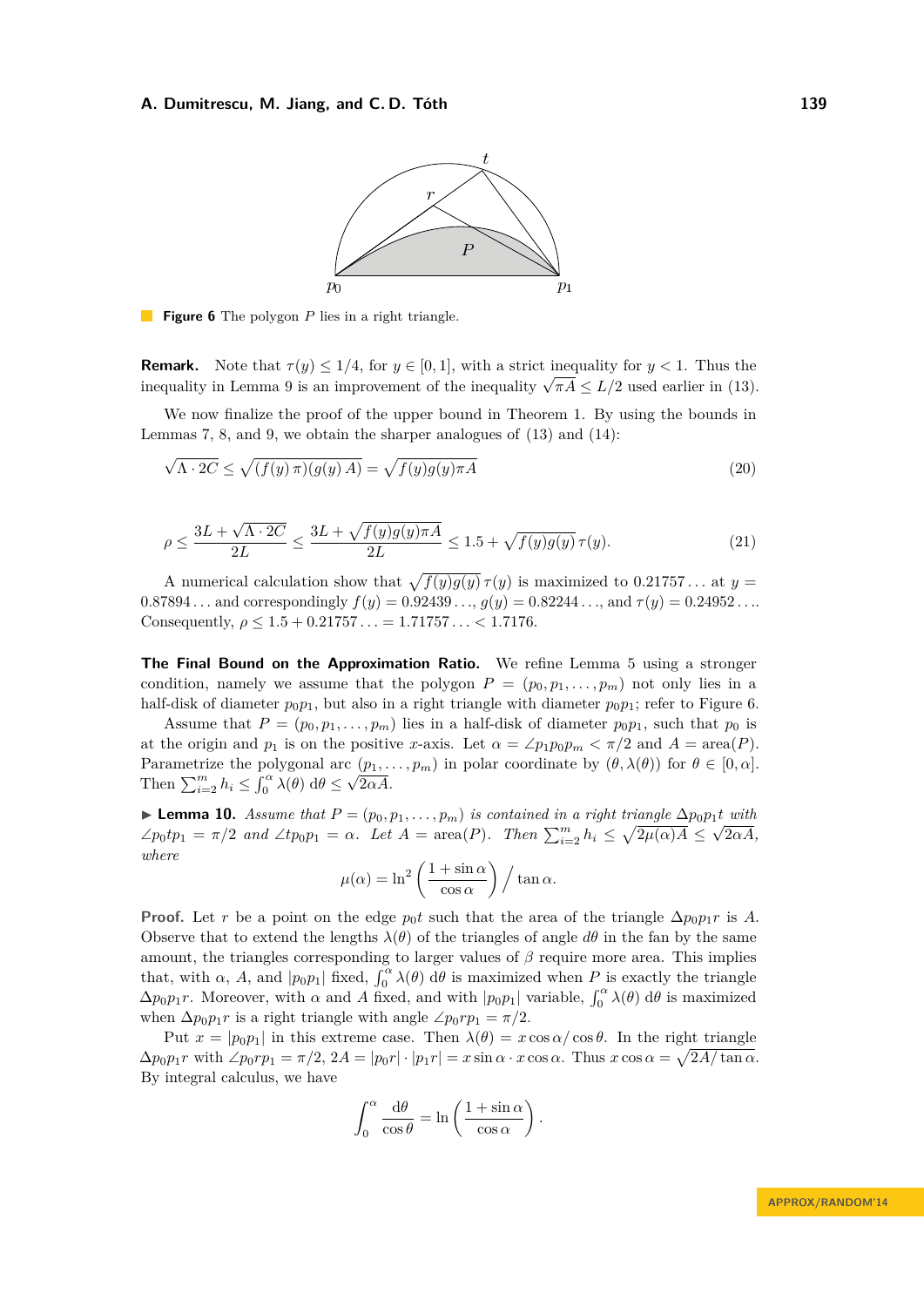By Lemma [6](#page-4-3) it follows that

$$
\sum_{i=2}^{m} h_i \le \int_0^{\alpha} \lambda(\theta) \, d\theta = x \cos \alpha \int_0^{\alpha} \frac{d\theta}{\cos \theta} = \sqrt{2A/\tan \alpha} \ln \left( \frac{1+\sin \alpha}{\cos \alpha} \right) = \sqrt{2\mu(\alpha)A}.
$$

Moreover, with *α* and *A* fixed, [\(9\)](#page-5-2) holds for  $\lambda(\theta) = x \cos \alpha / \cos \theta$  too. Thus  $\sqrt{2\mu(\alpha)A} \leq$  $2\alpha A$ .

The function  $\mu(\alpha)$  is concave for  $0 \leq \alpha < \pi/2$ . By Jensen's inequality, the constraint  $\sum_{i=1}^4 \alpha_i \le f(y)\pi$  implies that  $\sum_{i=1}^4 \mu(\alpha_i) \le 4\mu(f(y)\pi/4)$ . Let  $\hat{f}(y) = 4\mu(f(y)\pi/4)/\pi$ . Then  $\sum_{i=1}^{4} \mu(\alpha_i) \leq \hat{f}(y) \cdot \pi.$ 

Using  $\hat{f}(y)$  instead of  $f(y)$  in the final analysis, a numerical calculation show that  $\sqrt{f(y)g(y)} \tau(y)$  is maximized to 0.21674... at  $y = 0.87256...$  and correspondingly  $\hat{f}(y) =$  $0.91364...$ ,  $g(y) = 0.82615...,$  and  $\tau(y) = 0.24947...$  Consequently,  $\rho \le 1.5 + 0.21674...$ 1*.*71674 *. . . <* 1*.*7168, as claimed. J

**Remark.** Note that for a disk  $\Omega$  of unit radius, every interior barrier must have length at least  $2\pi$ . Indeed, for every point  $p \in \partial\Omega$ , blocking *p* from the line  $\ell_p$  tangent to  $\Omega$  at *p* requires that *p* ∈ Γ. It follows that *∂*Ω ⊆ Γ, which in turn yields |Γ| ≥ |*∂*Ω| = 2*π*, as claimed. On the other hand, a length of  $2\pi$  clearly suffices. In contrast, using a  $(1+\varepsilon)$ -interior barrier yields a significant length-reduction, as shown in the following.

<span id="page-12-1"></span> $\triangleright$  **Corollary 11.** *For any*  $ε > 0$ *, the unit disk*  $Ω$  *admits a*  $(1 + ε)$ *-interior barrier of length at most*  $(\pi + 2)(1 + \varepsilon)$ *. In particular, the unit disk*  $\Omega$  *admits a*  $(1 + \varepsilon)$ *-interior barrier of length at most* 5.1416*, provided that*  $\varepsilon > 0$  *is sufficiently small.* 

**Proof.** Assume that  $\Omega$  is centered at the origin. For a given  $\varepsilon > 0$ , let *n* be a sufficiently large even integer such that a regular *n*-gon  $P_n$  inscribed in  $(1 + \varepsilon)\Omega$  contains  $\Omega$ , and  $P_n$  has a horizontal diameter  $pq$ . Consider an interior barrier for  $P<sub>n</sub>$  that consists of the half of the perimeter of  $P_n$  below the *x*-axis and the heights of a fan triangulation for the remainder of *P<sup>n</sup>* above the *x*-axis.

We use Lemma [6](#page-4-3) for bounding the sum of heights, and for this purpose, we parametrize *P<sub>n</sub>* in polar coordinates with respect to vertex *p*. Observe that  $\lambda(\theta) \leq 2(1+\varepsilon)\cos\theta$ , for  $\theta \in [0, \frac{\pi}{2}]$ . The perimeter of  $P_n$  is bounded from above by the corresponding perimeter of  $(1+\varepsilon)\Omega$ , and the sum of heights is at most  $\int_0^{\pi/2} \lambda(\theta) d\theta$  by Lemma [6.](#page-4-3) Hence the length of this barrier is bounded from above by

$$
(1+\varepsilon)\pi + \int_0^{\pi/2} 2(1+\varepsilon)\cos\theta \,d\theta = (\pi+2)(1+\varepsilon),
$$

which is at most  $5.1416$  when  $\varepsilon$  is sufficiently small.

# <span id="page-12-0"></span>**4 A Lower Bound on the Approximation Ratio of Shermer's Algorithm**

In this section we prove the lower bound given in Theorem [2.](#page-3-3) Refer to Figure [7.](#page-13-0)

Let  $\ell_S$  and  $\ell_P$ , respectively, be the lengths of the two barriers illustrated on the left and the right. We have

$$
\ell_S = 1 + 2a,
$$

and

$$
\ell_P(b) = b + 2a(1 - b) + 2\sqrt{(a^2 - 1)b^2 + (2 - b)^2}.
$$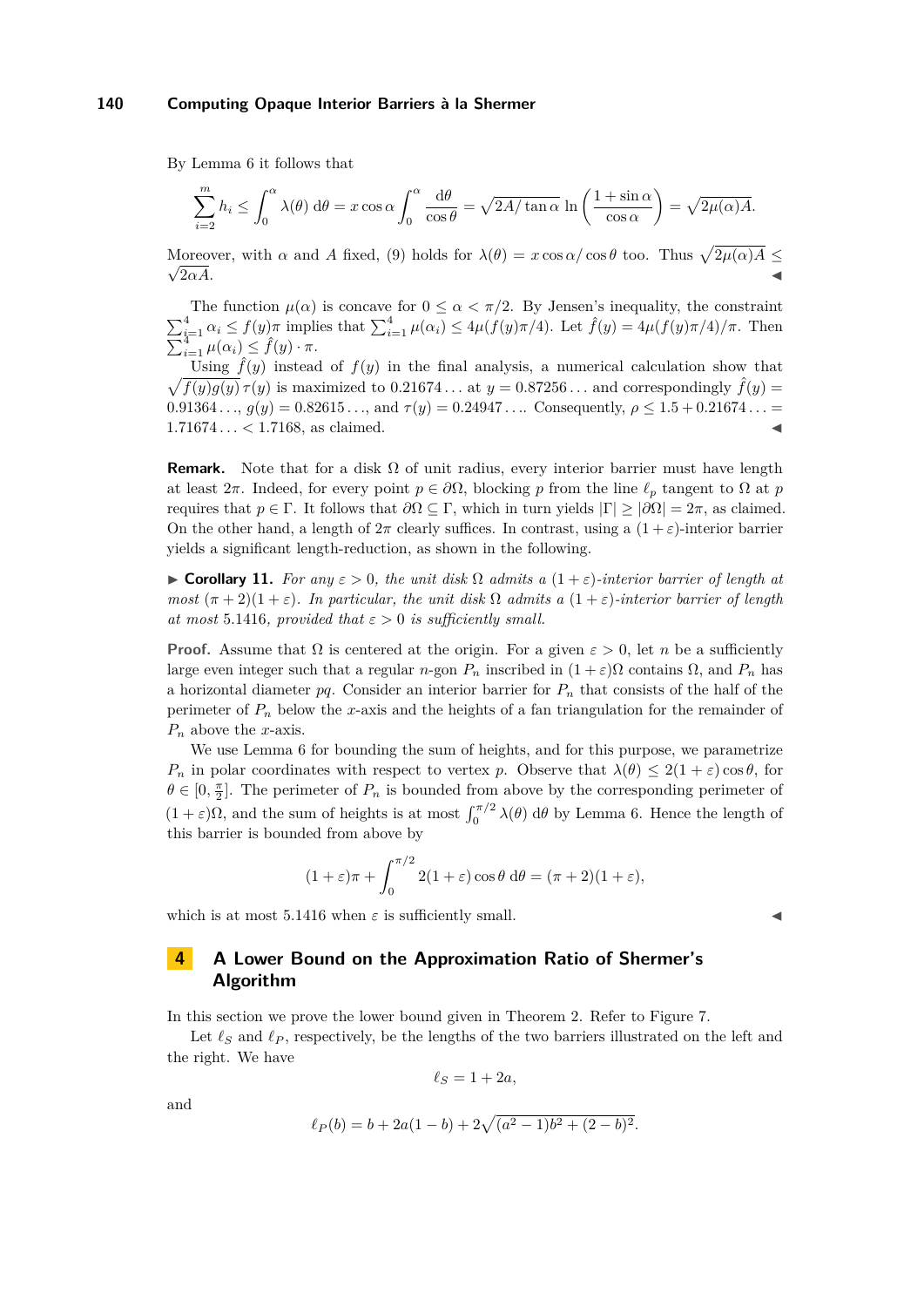<span id="page-13-0"></span>

**Figure 7** Two barriers for a rhombus with shorter diagonal of length 2 and with sides of equal length  $a \geq 4$ . Left: The barrier found by Shermer's procedure. Right: The barrier found by Provan et al. [\[23\]](#page-15-3). The height from the top vertex to the dashed line in the right barrier is  $b \leq 1$ .

The derivative of  $\ell_P(b)$  is

$$
\ell'_{P}(b) = 1 - 2a + \frac{(a^2 - 1) \cdot 2b - 2(2 - b)}{\sqrt{(a^2 - 1)b^2 + (2 - b)^2}} = 1 - 2a + \frac{2a^2b - 4}{\sqrt{a^2b^2 - 4b + 4}}.
$$

Setting  $\ell'_{P}(b) = 0$  yields

$$
(4a2 - 4a + 1)(a2b2 - 4b + 4) = 4a4b2 - 16a2b + 16,
$$

which simplifies to

$$
a^2b^2 - 4b - 4(4a^2 - 4a - 3)/(4a - 1).
$$

For  $a \geq 4$ , this quadratic equation in *b* has a unique positive real root

$$
b_0 = \frac{4 + \sqrt{16 + 16a^2(4a^2 - 4a - 3)/(4a - 1)}}{2a^2} = \frac{2 + 2\sqrt{1 + a^2(4a^2 - 4a - 3)/(4a - 1)}}{a^2}
$$

and the length  $\ell_P(b)$  of the barrier of Provan et al. is minimized when  $b = b_0$ . In particular,  $b_0 = 1$  when  $a = 4$ , and  $b_0 < 1$  when  $a > 4$ .

Assisted by a computer program, we can verify that for  $a \geq 4$ , the ratio  $\ell_S/\ell_P(b_0)$  is maximized to  $1.00769...$  when  $a = 16.299...$   $(\sqrt{a^2 - 1} = 16.268...)$ , and correspondingly  $b_0 = 0.49053...$ 

# **5 Concluding Remarks**

Observe that when the input is a regular *n*-gon  $P_n$ , our algorithm returns a barrier whose length is at most  $1.5\pi + \int_{\pi/4}^{\pi/2} \cos(\theta) d\theta = 1.5\pi + 2 - \sqrt{2} = 1.6845... \pi$ . On the other hand our algorithm attains a ratio at most 1*.*7176 for *every* convex polygon. This may indicate that its analysis is quite tight.

The length of the barrier constructed in Corollary [11](#page-12-1) for the regular  $n$ -gon  $P_n$  is at most  $5.1416 = 1.6367... \pi$ . We believe that this barrier is not too far from the optimal one. This may indicate that the algorithm itself is quite good, at least for polygons similar in shape, fat polygons in particular.

All these estimates however are expressed in terms of the same trivial lower bound [\(1\)](#page-1-1). The reader can notice that for polygons *P* that are long and skinny, the lower bound  $\text{per}(P)/2$ is not too bad. Indeed we indicate below how to modify our algorithm so that it returns an interior barrier whose length is close to  $per(P)/2$ . On the other hand, it is worth pointing out that the bottleneck in the analysis of our algorithm is for large values of *y*, namely  $y \approx 0.88$ . For such values, we believe that the lower bound per $(P)/2$  in [\(1\)](#page-1-1) is quite loose. The conclusion is that further improvement in the approximation ratio of our algorithm for interior barriers relies on an improved lower bound beyond  $\text{per}(P)/2$  for fat polygons (i.e., with large *y*, in our analysis.), and that the case of small *y* is not too hard to deal with. We conjecture that the approximation ratio of the following algorithm is below 1*.*1.

*,*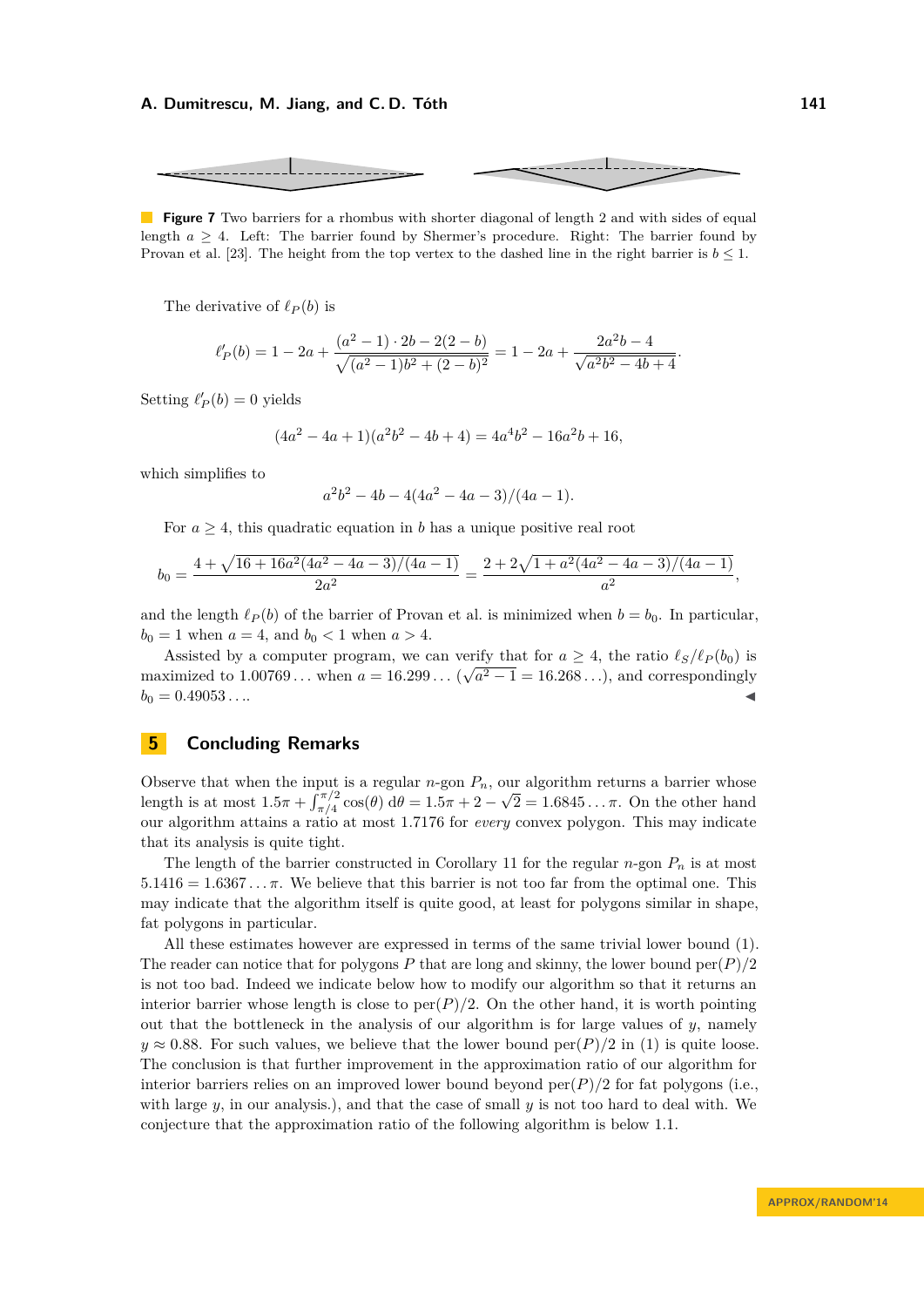**Algorithm.** In addition to the four candidate interior barriers  $\Gamma_i$ ,  $i = 1, 2, 3, 4$ , defined earlier, we add two new candidates,  $\Gamma_+$  and  $\Gamma_-$ . The barrier  $\Gamma_+$  consists of the boundary of *P* below the diameter *pq*, the height *h<sub>r</sub>* from *r* in ∆*rpq*, and the two fans of Shermer heights to the left and to the right of  $h_r$ , corresponding to the minimum angles in  $\Delta r dp$  and  $\Delta r cq$ . The barrier Γ<sup>−</sup> is defined analogously, by the boundary of *P* above the diameter *pq*, etc. The algorithm returns the shortest of these six barriers.

#### **References**

- <span id="page-14-18"></span>**1** V. Akman, An algorithm for determining an opaque minimal forest of a convex polygon, *Information Processing Letters* **24** (1987), 193–198.
- <span id="page-14-0"></span>**2** F. Bagemihl, Some opaque subsets of a square, *Michigan Math. J.* **6** (1959), 99–103.
- <span id="page-14-2"></span>**3** H. T. Croft, Curves intersecting certain sets of great-circles on the sphere, *J. London Math. Soc. (2)* **1** (1969), 461–469.
- <span id="page-14-3"></span>**4** H. T. Croft, K. J. Falconer, and R. K. Guy, *Unsolved Problems in Geometry*, Springer, New York, 1991.
- <span id="page-14-12"></span>**5** E. D. Demaine and J. O'Rourke, Open problems from CCCG 2007, in *Proc. 20th Canadian Conference on Computational Geometry* (CCCG 2008), Montréal, Canada, August 2008, pp. 183–190.
- <span id="page-14-19"></span>**6** P. Dublish, An  $O(n^3)$  algorithm for finding the minimal opaque forest of a convex polygon, *Information Processing Letters* **29(5)** (1988), 275–276.
- <span id="page-14-15"></span>**7** A. Dumitrescu and M. Jiang, Computational Geometry Column 58, *SIGACT News Bulletin* **44(4)** (2013), 73–78.
- <span id="page-14-10"></span>**8** A. Dumitrescu and M. Jiang, The opaque square, in *Proc. 30th Annual Symposium on Computational Geometry* (SOCG 2014), ACM Press, 2014, pp. 529–538. An earlier version (November 2013) at <arXiv.org/abs/1311.3323v1>.
- <span id="page-14-16"></span>**9** A. Dumitrescu, M. Jiang, and J. Pach, Opaque sets, *Algorithmica* **69** (2014), 315–334.
- <span id="page-14-4"></span>**10** H. G. Eggleston, The maximal in-radius of the convex cover of a plane connected set of given length, *Proc. London Math. Soc. (3)* **45** (1982), 456–478.
- <span id="page-14-5"></span>**11** V. Faber and J. Mycielski, The shortest curve that meets all the lines that meet a convex body, *American Mathematical Monthly* **93** (1986), 796–801.
- <span id="page-14-6"></span>**12** V. Faber, J. Mycielski and P. Pedersen, On the shortest curve which meets all the lines which meet a circle, *Ann. Polon. Math.* **44** (1984), 249–266.
- <span id="page-14-7"></span>**13** S. R. Finch, *Mathematical Constants*, Cambridge University Press, 2003.
- <span id="page-14-1"></span>**14** H. M. S. Gupta and N. C. B. Mazumdar, A note on certain plane sets of points, *Bull. Calcutta Math. Soc.* **47** (1955), 199–201.
- <span id="page-14-8"></span>**15** R. Honsberger, *Mathematical Morsels*, Dolciani Mathematical Expositions, No. 3, The Mathematical Association of America, 1978.
- <span id="page-14-9"></span>**16** R. E. D. Jones, Opaque sets of degree *α*, *American Mathematical Monthly* **71** (1964), 535– 537.
- <span id="page-14-11"></span>**17** A. Kawamura, S. Moriyama, Y. Otachi, and J. Pach, A lower bound on opaque sets, preprint, April 2014; <arXiv:1403.3894v2>.
- <span id="page-14-17"></span>**18** B. Kawohl, Some nonconvex shape optimization problems, in *Optimal Shape Design* (A. Cellina and A. Ornelas, editors), vol. 1740/2000 of Lecture Notes in Mathematics, Springer, 2000.
- <span id="page-14-13"></span>**19** R. Klötzler, Universale Rettungskurven I, *Zeitschrifte für Analysis und ihre Anwendungen* **5** (1986), 27–38.
- <span id="page-14-14"></span>**20** R. Klötzler and S. Pickenhain, Universale Rettungskurven II, *Zeitschrifte für Analysis und ihre Anwendungen* **6** (1987), 363–369.